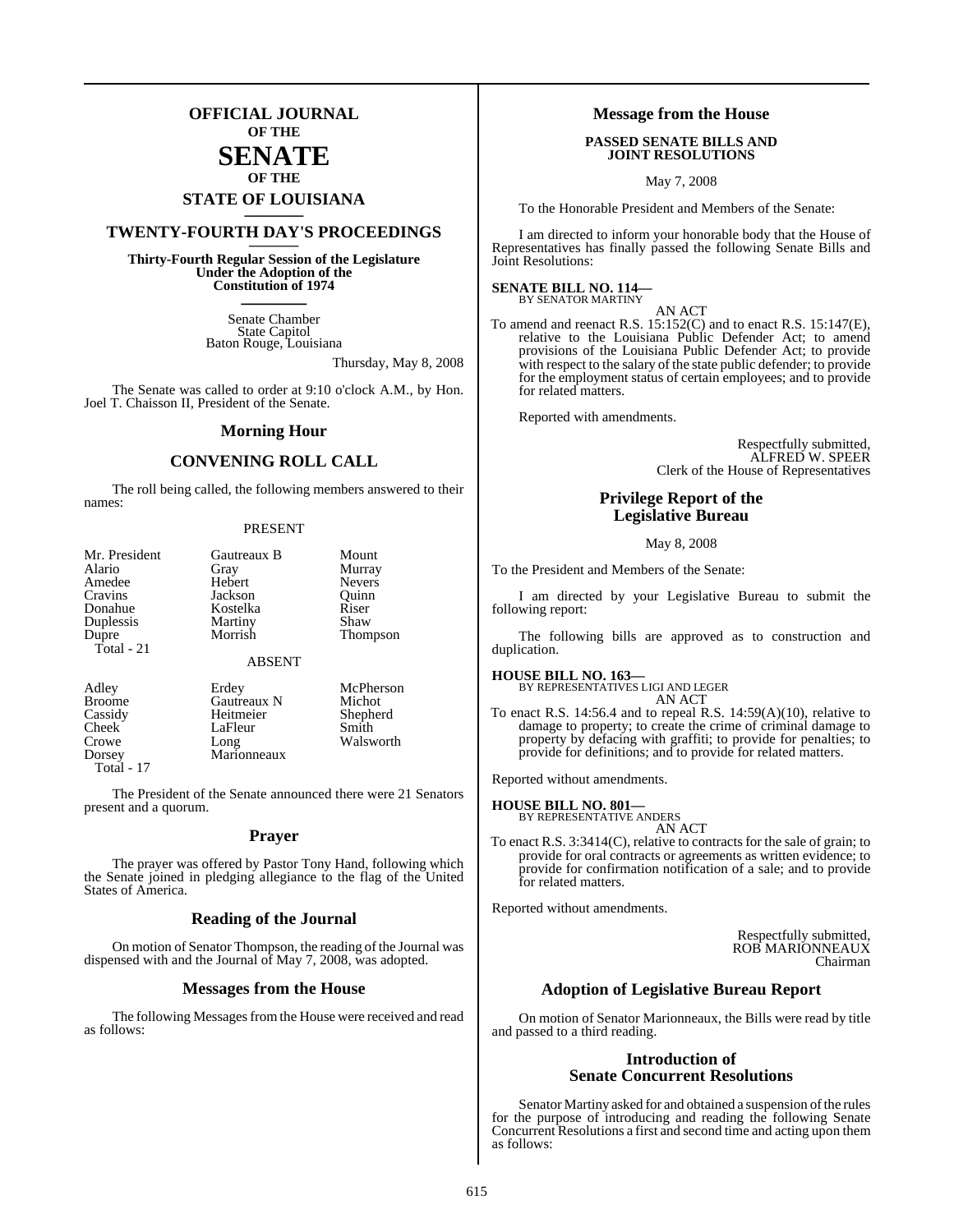# **SENATE CONCURRENT RESOLUTION NO. 66—** BY SENATOR MARTINY AND REPRESENTATIVES LIGI AND

**WILLMOTT** A CONCURRENT RESOLUTION

To commend Vivian Jane Gautreaux Breaux on her receipt of the Regina Matrum Award from the Archdiocese of New Orleans.

The resolution was read by title. Senator Martiny moved to adopt the Senate Concurrent Resolution.

#### **ROLL CALL**

The roll was called with the following result:

#### YEAS

Nevers<br>Ouinn

Thompson

| Mr. Presiden |
|--------------|
| Alario       |
| Amedee       |
| Cheek        |
| Cravins      |
| Donahue      |
| Duplessis    |
| Dupre        |
| Total - 23   |
|              |

1 **Cautreaux B** Murray<br>Gray Nevers Hebert Quinn<br>Lackson Riser Jackson Kostelka Shaw<br>Martiny Smith Martiny<br>Morrish Mount

**NAYS** 

#### Total - 0

#### ABSENT

| Adley         | Erdey       | Marionneaux |
|---------------|-------------|-------------|
| <b>Broome</b> | Gautreaux N | McPherson   |
| Cassidy       | Heitmeier   | Michot      |
| Crowe         | LaFleur     | Shepherd    |
| Dorsey        | Long        | Walsworth   |
| Total $-15$   |             |             |

The Chair declared the Senate had adopted the Senate Concurrent Resolution and ordered it sent to the House.

#### **Senate Bills and Joint Resolutions on Second Reading**

The following Senate Bills and Joint Resolutions were taken up and acted upon as follows:

## **SENATE BILL NO. 808— (Substitute of Senate Bill No. 527 by Senator Marionneaux)** BY SENATOR MARIONNEAUX

#### AN ACT

To amend and reenact R.S.  $39:101(A)(1)$ ,  $(B)(1)(a)$ ,  $(c)$ ,  $(d)$  and  $(2)$ and (F)(1), 103(A)(1) and (B)(1), 111, 112, 113, and 115, to enact  $\hat{R}$ .S. 39:101(F)(3) and 103(B)(3), and to repeal  $\hat{R}$ .S. 39:105, relative to capital outlay; to provide with respect to capital outlay budget development and enactment; to provide relative to the submission of capital outlay budget requests; to provide relative to the standards for capital projects and evaluation of such projects; to provide relative to inclusion of certain non-state projectsin the capital outlay budget; to provide for inclusion of certain revenue bond projects in the capital outlay budget; to provide for an effective date; and to provide for related matters.

On motion of Senator Hebert, the bill was read by title and ordered engrossed and passed to a third reading.

On motion of Senator Hebert Senate Bill No. 808, which was just advanced to a Third Reading and Final Passage, was made Special Order of the Day No. 3 on Monday, May 12, 2008, immediately following the Morning Hour.

# **Page 2 SENATE 24th DAY'S PROCEEDINGS**

#### **Messages from the House**

The following Messages from the House were received and read as follows:

#### **Message from the House**

#### **ASKING CONCURRENCE IN HOUSE BILLS AND JOINT RESOLUTIONS**

May 7, 2008

To the Honorable President and Members of the Senate:

I am directed to inform your honorable body that the House of Representatives has finally passed and asks your concurrence in the following House Bills and Joint Resolutions:

# **HOUSE BILL NO. 137—** BY REPRESENTATIVE HILL

AN ACT

To enact R.S. 14:70.7, relative to misappropriation without violence; to create the crime of the unlawful production, manufacturing, distribution, or possession of fraudulent documents for identification purposes; to provide for definitions; to provide for penalties; and to provide for related matters.

#### **HOUSE BILL NO. 292—**

BY REPRESENTATIVES WHITE, BOBBY BADON, BALDONE,<br>HENRYBURNS, GALLOT, GISCLAIR, ELBERT GUILLORY, HARDY,<br>HARRISON, HAZEL, HENDERSON, HINES, LAFONTA, MARCHAND,<br>NORTON, NOWLIN, PETERSON, RICHARDSON, RICHMOND, ROY,<br>SIMON,GARYSMI

AN ACT To enact Code of Criminal Procedure Article 893(E)(3), relative to the drug court division probation program; to provide for the dismissal of prosecutions upon successful completion; to provide for exceptions; and to provide for related matters.

**HOUSE BILL NO. 762—** BY REPRESENTATIVE CONNICK AN ACT

To amend and reenact R.S. 42:1120, relative to ethics; to provide

relative to circumstances; to allow for certain participation under certain circumstances; and to provide for related matters.

#### **HOUSE BILL NO. 781—**

BY REPRESENTATIVE WADDELL

- AN ACT
- To enact Chapter 9 of Title 35 of the Louisiana Revised Statutes of 1950, to be comprised of R.S. 35:601 through 604, relative to notaries public; to provide relative to the unlawful exercise of notarial powers; to provide for certain prohibitions; to provide for penalties; to provide for the filing of complaints; to provide for notice; to provide relative to evidence; to provide for the development of forms; to provide for applicability to attorneys licensed to practice law in this state; and to provide for related matters.

#### **HOUSE BILL NO. 842—**

BY REPRESENTATIVES GALLOT AND TUCKER AN ACT

To amend and reenact R.S. 18:1495.7(A), R.S. 42:1124(A)(1),  $(C)(8)$ , and  $(D)(2)$ , 1124.2(A) and  $(C)(5)(b)$ , (c), and (d) and  $(8)$ ,  $1124.3(A)$ , and  $1124.4(D)(1)(a)$ , and Section 6 of Act No. 1 of the 2008 First Extraordinary Session of the Legislature and to enact R.S. 42:1124.3(D)(3) and Section 7 of Act No. 1 of the 2008 First Extraordinary Session of the Legislature, relative to financial disclosure; to provide relative to certain disclosures by certain public servants; to provide relative to certain disclosures by candidates for certain offices; to provide relative to deadlines for filing certain such disclosures; to provide relative to the content of such disclosures; to provide for certain actions by the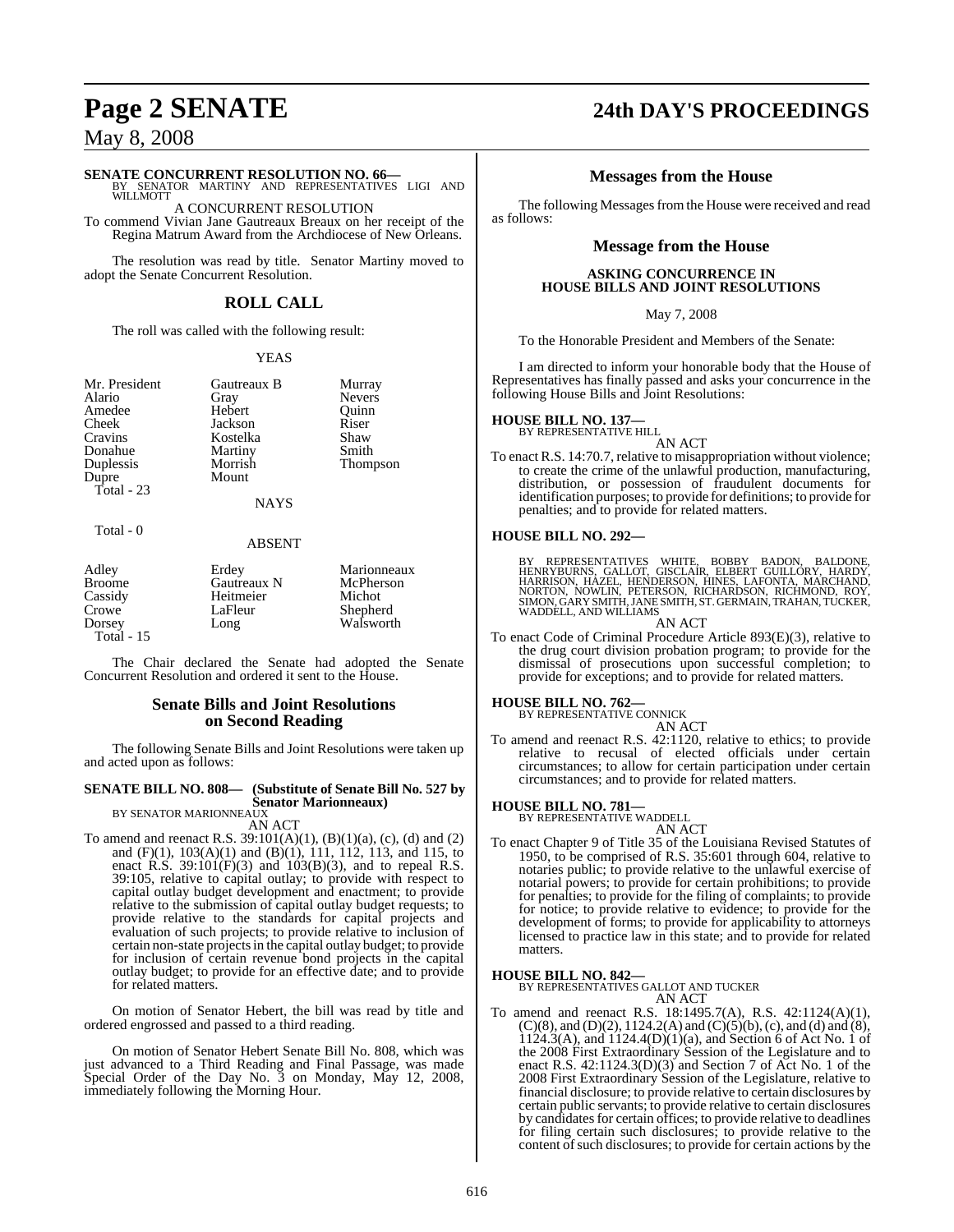# **24th DAY'S PROCEEDINGS Page 3 SENATE**

Board of Ethics relative to such disclosures; to provide for definitions; to provide for penalties; to provide for effectiveness; and to provide for related matters.

# **HOUSE BILL NO. 1072—** BY REPRESENTATIVE MORRELL

AN ACT

To enact R.S. 33:9038.43, relative to the authority of certain port districts to finance projects by use of tax increments; to provide for the issuance and repayment of revenue bonds; to provide for the dedication of state and local taxes; and to provide for related matters.

HOUSE BILL NO. 1104—<br>
BY REPRESENTATIVES TUCKER, HONEY, PONTI, TRAHAN,<br>
BY REPRESENTATIVES TUCKER, HONEY, PONTI, TRAHAN,<br>
BOBBY BADON, BALDONE, BARRAS, BILLIOT, BURFORD, HENRY<br>
BURNS, TIM BURNS, BURNELL, CARMODY, CARTER, C

To amend and reenact R.S. 23:1 through 12, 14(A), 15, 16, 71, 72(1) and  $(3)$ ,  $73(A)(1)$ (introductory paragraph) and  $(2)$ ,  $(B)$ ,  $(C)$ ,  $(D)$ , and (E)(2), 74, 75(D), 76(C), 1472(1), 2042 through 2046, 2047(A), 2048 through 2056, 2061 through 2063, 2065 through 2067, 2069(A), 2070, 2091(A)(introductory paragraph) and  $(\tilde{I})$ , (B)(introductory paragraph) and (8), and  $(C)$ , 2092, 2100, 2151(A), (B), and (E), 2152, 2153, 2191, and 2192, R.S. 36:3(2), (3), (4), (6), and (7), 4(A)(6), 8(E)(1), 301 through 307, 308(A) and (D), 309(B), (C)(introductory paragraph) and (4), (D), (E), and (F), 310, and 313, and R.S. 49:191(3)(g) and 968(B)(5) and (21)(b), to enact R.S. 23:17 through 20, 33, 34, 72(4) and (5), 73(A)(1)(d), 75(E), 77, 78, and 2193 through 2212 and R.S.  $36:\dot{8}(E)(2)(i)$ , and to repeal R.S. 23:2064, 2068, and 2093 through 2099 and R.S. 36:4(B)(14), 311, and 312, relative to the Department of Labor; to change the name of the Department of Labor to the Louisiana Workforce Commission; to provide for the creation of the commission; to provide for the executive director of the commission; to establish the purpose of the commission; to establish the powers and duties of the commission; to provide for employee performance evaluations; to require the integration of certain workforce development programs; to provide for client accessibility; to authorize the executive director to delegate certain functions; to require the design and implementation of a plan for workforce training and services; to provide for the administration of funding; to provide relative to block grants for local workforce development areas; to establish legislative intent; to provide for definitions; to require the maintenance of a comprehensive labor market information system; to require entities to cooperate with the commission; to provide for the availability of consumer information; to provide with respect to data exchange; to provide for the Occupational Forecasting Conference and its duties; to provide for the development and management of workforce system information resources; to change the name of the Louisiana Workforce Commission to the Louisiana Workforce Investment Council and to establish its purposes; to provide for the membership of the council; to provide procedures to select the chairman and vice chairman; to provide for the terms of the membership; to authorize the removal of members under certain circumstances; to provide for designees of the council members; to establish the goals of the council; to require the adoption of a strategic plan; to establish the duties and functions of the council; to establish the organizational structure of the council; to provide for workforce investment boards; to authorize the governor to designate workforce development areas; to authorize the creation of local workforce development boards; to provide for the training for local

# May 8, 2008

workforce development board members; to authorize the commission to charter boards; to authorize the governor to certify boards; to provide the membership of boards; to provide for the removal of workforce investment board members; to provide for the responsibilities of the board; to establish the board's duties; to provide for the components of the local workforce development system; to require the adoption of local and regional workforce development plans; to require the adoption of a budget; to require the submission of a report; to require approval of the board's fiscal agent; to provide for contracting service delivery; to provide relative to conflicts of interests; to provide for the eligibility of incentives and waivers; to allow the application for nonprofit status; to authorize the employment of staff; to include the Louisiana Workforce Commission as a department within the executive branch of government; to provide for its officers, duties, and offices; to provide for the termination of the Louisiana Workforce Commission; to require the commission to submit certain reports; to require the Louisiana Workforce Investment Council to submit certain reports; and to provide for related matters.

#### **HOUSE BILL NO. 1134—**

BY REPRESENTATIVES GISCLAIR, BALDONE, BURRELL, ELBERT GUILLORY, MICKEY GUILLORY, NORTON, AND TEMPLET AN ACT

To amend and reenact Code of Criminal Procedure Article 895(H)(1) and to enact R.S. 15:574.4(S)(3), relative to sex offenders; to provide with respect to conditions of probation and parole; to authorize the use of polygraph examinations; to provide for definitions; and to provide for related matters.

# **HOUSE BILL NO. 1220—** BY REPRESENTATIVE HENRY BURNS

AN ACT

To enact R.S. 30:209(4)(e), relative to the State Mineral Board; to provide for the authority of the State Mineral Board; to provide for operating agreements for certain underground storage; and to provide for related matters.

# **HOUSE BILL NO. 1245—** BY REPRESENTATIVE LAFONTA

AN ACT To amend and reenact R.S. 40:2018.1(G), relative to the Louisiana Commission on HIV, AIDS, and Hepatitis C; to provide for a termination date; and to provide for related matters.

## **HOUSE BILL NO. 1356— (Substitute for HouseBill No. 986 by Representative Abramson)** BY REPRESENTATIVE ABRAMSON

AN ACT To amend and reenact R.S. 9:5685, relative to the prescription of liens, privileges, and judgments; to provide for a ten-year prescriptive period for all liens, privileges, and judgments, including the effect of recordation, in favor of the state, its agencies, and all political subdivisions thereof; to provide for reinscription; to provide for definitions; and to provide for related matters.

> Respectfully submitted, ALFRED W. SPEER Clerk of the House of Representatives

#### **House Bills and Joint Resolutions**

Senator B. Gautreaux asked for and obtained a suspension of the rules to take up at this time the following House Bills and Joint Resolutions just received from the House which were taken up, read a first and second time by their titles and acted upon as follows:

# **HOUSE BILL NO. 137—** BY REPRESENTATIVE HILL

AN ACT

To enact R.S. 14:70.7, relative to misappropriation without violence; to create the crime of the unlawful production, manufacturing,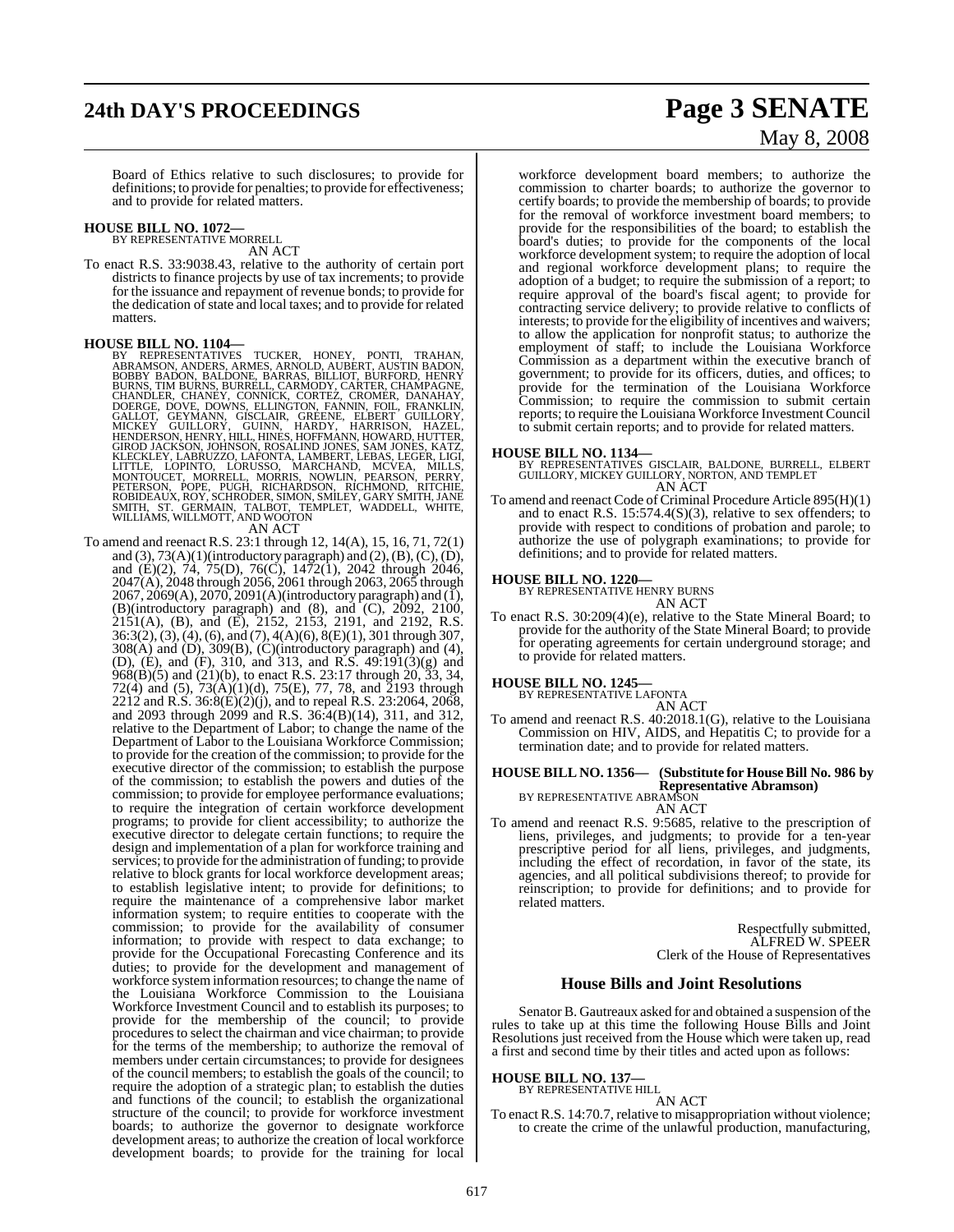# **Page 4 SENATE 24th DAY'S PROCEEDINGS**

## May 8, 2008

distribution, or possession of fraudulent documents for identification purposes; to provide for definitions; to provide for penalties; and to provide for related matters.

The bill was read by title and referred by the President to the Committee on Judiciary C.

#### **HOUSE BILL NO. 292—**

BY REPRESENTATIVES WHITE, BOBBY BADON, BALDONE, HENRY<br>BURNS, GALLOT, GISCLAIR, ELBERT GUILLORY, HARDY, HARRISON,<br>HAZEL, HENDERSON, HINES, LAFONTA, MARCHAND, NORTON,<br>NOWLIN, PETERSON,RICHARDSON,RICHMOND,ROY,SIMON,GARY SMITH, JANE SMITH, ST. GERMAIN, TRAHAN, TUCKER, WADDELL, AND WILLIAMS

AN ACT

To enact Code of Criminal Procedure Article 893(E)(3), relative to the drug court division probation program; to provide for the dismissal of prosecutions upon successful completion; to provide for exceptions; and to provide for related matters.

The bill was read by title and referred by the President to the Committee on Judiciary C.

# **HOUSE BILL NO. 762—** BY REPRESENTATIVE CONNICK

AN ACT

To amend and reenact R.S. 42:1120, relative to ethics; to provide relative to recusal of elected officials under certain circumstances; to allow for certain participation under certain circumstances; and to provide for related matters.

The bill was read by title and referred by the President to the Committee on Senate and Governmental Affairs.

#### **HOUSE BILL NO. 781—** BY REPRESENTATIVE WADDELL

AN ACT

To enact Chapter 9 of Title 35 of the Louisiana Revised Statutes of 1950, to be comprised of R.S. 35:601 through 604, relative to notaries public; to provide relative to the unlawful exercise of notarial powers; to provide for certain prohibitions; to provide for penalties; to provide for the filing of complaints; to provide for notice; to provide relative to evidence; to provide for the development of forms; to provide for applicability to attorneys licensed to practice law in this state; and to provide for related matters.

The bill was read by title and referred by the President to the Committee on Judiciary A.

# **HOUSE BILL NO. 842—** BY REPRESENTATIVES GALLOT AND TUCKER

AN ACT

To amend and reenact R.S. 18:1495.7(A), R.S. 42:1124(A)(1),  $(C)(8)$ , and  $(D)(2)$ , 1124.2(A) and  $(C)(5)(b)$ , (c), and (d) and (8), 1124.3(A), and 1124.4(D)(1)(a), and Section 6 of Act No. 1 of the 2008 First Extraordinary Session of the Legislature and to enact R.S. 42:1124.3(D)(3) and Section 7 of Act No. 1 of the 2008 First Extraordinary Session of the Legislature, relative to financial disclosure; to provide relative to certain disclosures by certain public servants; to provide relative to certain disclosures by candidates for certain offices; to provide relative to deadlines for filing certain such disclosures; to provide relative to the content of such disclosures; to provide for certain actions by the Board of Ethics relative to such disclosures; to provide for definitions; to provide for penalties; to provide for effectiveness; and to provide for related matters.

The bill was read by title and referred by the President to the Committee on Senate and Governmental Affairs.

#### **HOUSE BILL NO. 1072—** BY REPRESENTATIVE MORRELL

AN ACT

To enact R.S. 33:9038.43, relative to the authority of certain port districts to finance projects by use of tax increments; to provide

for the issuance and repayment of revenue bonds; to provide for the dedication of state and local taxes; and to provide for related matters.

The bill was read by title and referred by the President to the Committee on Revenue and Fiscal Affairs.

HOUSE BILL NO. 1104—<br>
BY REPRESENTATIVES TUCKER, HONEY, PONTI, TRAHAN,<br>
BY REPRESENTATIVES TUCKER, HONEY, PONTI, TRAHAN,<br>
BOBBY BADON, BALDONE, BARRAS, BILLIOT, BURFORD, HENRY<br>
BURNS, TIM BURNS, BURGLIL, CARMODY, CARTER, C

and  $(3)$ ,  $73(A)(1)$ (introductory paragraph) and  $(2)$ ,  $(B)$ ,  $(C)$ ,  $(D)$ , and (E)(2), 74, 75(D), 76(C), 1472(1), 2042 through 2046, 2047(A), 2048 through 2056, 2061 through 2063, 2065 through  $2067, 2069(A), 2070, 2091(A)$ (introductory paragraph) and (1), (B)(introductory paragraph) and (8), and  $(C)$ ,  $2092$ ,  $2100$ , 2151(A), (B), and (E), 2152, 2153, 2191, and 2192, R.S. 36:3(2), (3), (4), (6), and (7), 4(A)(6), 8(E)(1), 301 through 307, 308(A) and (D), 309(B), (C)(introductory paragraph) and (4), (D), (E), and (F), 310, and 313, and R.S. 49:191(3)(g) and  $968(B)(5)$  and  $(21)(b)$ , to enact R.S. 23:17 through 20, 33, 34, 72(4) and (5), 73(A)(1)(d), 75(E), 77, 78, and 2193 through 2212 and R.S. 36:8(E)(2)(j), and to repeal R.S. 23:2064, 2068, and 2093 through 2099 and R.S. 36:4(B)(14), 311, and 312, relative to the Department of Labor; to change the name of the Department of Labor to the Louisiana Workforce Commission; to provide for the creation of the commission; to provide for the executive director of the commission; to establish the purpose of the commission; to establish the powers and duties of the commission; to provide for employee performance evaluations; to require the integration of certain workforce development programs; to provide for client accessibility; to authorize the executive director to delegate certain functions; to require the design and implementation of a plan for workforce training and services; to provide for the administration of funding; to provide relative to block grants for local workforce development areas; to establish legislative intent; to provide for definitions; to require the maintenance of a comprehensive labor market information system; to require entities to cooperate with the commission; to provide for the availability of consumer information; to provide with respect to data exchange; to provide for the Occupational Forecasting Conference and its duties; to provide for the development and management of workforce system information resources; to change the name of the Louisiana Workforce Commission to the Louisiana Workforce Investment Council and to establish its purposes; to provide for the membership of the council; to provide procedures to select the chairman and vice chairman; to provide for the terms of the membership; to authorize the removal of members under certain circumstances; to provide for designees of the council members; to establish the goals of the council; to require the adoption of a strategic plan; to establish the duties and functions of the council; to establish the organizational structure of the council; to provide for workforce investment boards; to authorize the governor to designate workforce development areas; to authorize the creation of local workforce development boards; to provide for the training for local workforce development board members; to authorize the commission to charter boards; to authorize the governor to certify boards; to provide the membership of boards; to provide for the removal of workforce investment board members; to provide for the responsibilities of the board; to establish the board's duties; to provide for the components of the local workforce development system; to require the adoption of local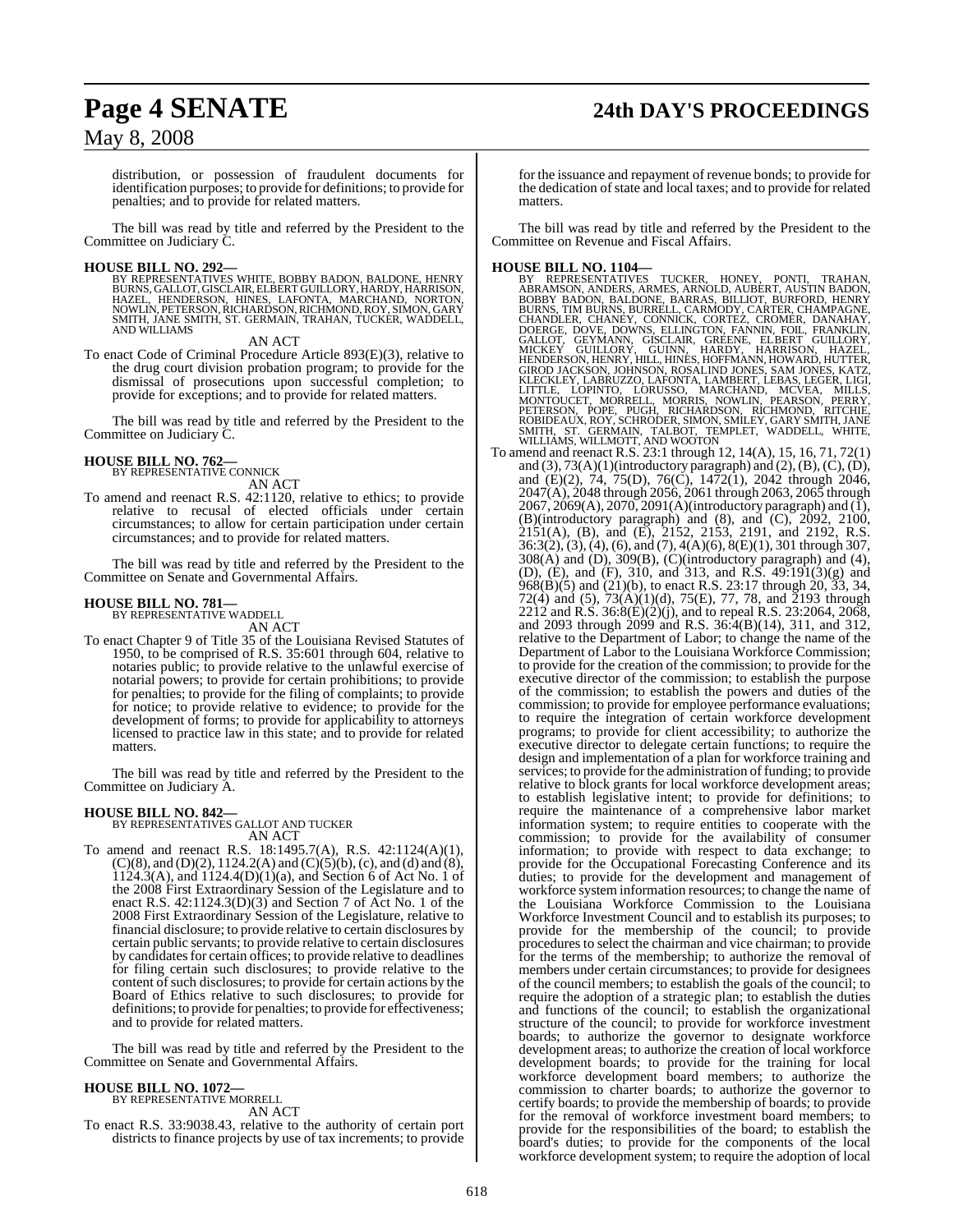# **24th DAY'S PROCEEDINGS Page 5 SENATE**

# May 8, 2008

and regional workforce development plans; to require the adoption of a budget; to require the submission of a report; to require approval of the board's fiscal agent; to provide for contracting service delivery; to provide relative to conflicts of interests; to provide for the eligibility of incentives and waivers; to allow the application for nonprofit status; to authorize the employment of staff; to include the Louisiana Workforce Commission as a department within the executive branch of government; to provide for its officers, duties, and offices; to provide for the termination of the Louisiana Workforce Commission; to require the commission to submit certain reports; to require the Louisiana Workforce Investment Council to submit certain reports; and to provide for related matters.

The bill was read by title and referred by the President to the Committee on Labor and Industrial Relations.

**HOUSE BILL NO. 1134—** BY REPRESENTATIVES GISCLAIR, BALDONE, BURRELL, ELBERT GUILLORY, MICKEY GUILLORY, NORTON, AND TEMPLET AN ACT

To amend and reenact Code of Criminal Procedure Article 895(H)(1) and to enact R.S.  $15:574.4(S)(3)$ , relative to sex offenders; to provide with respect to conditions of probation and parole; to authorize the use of polygraph examinations; to provide for definitions; and to provide for related matters.

The bill was read by title and referred by the President to the Committee on Judiciary C.

#### **HOUSE BILL NO. 1220—**

BY REPRESENTATIVE HENRY BURNS AN ACT

To enact R.S. 30:209(4)(e), relative to the State Mineral Board; to provide for the authority of the State Mineral Board; to provide for operating agreements for certain underground storage; and to provide for related matters.

The bill was read by title and referred by the President to the Committee on Natural Resources.

#### **HOUSE BILL NO. 1245—**

BY REPRESENTATIVE LAFONTA AN ACT

To amend and reenact R.S. 40:2018.1(G), relative to the Louisiana Commission on HIV, AIDS, and Hepatitis C; to provide for a termination date; and to provide for related matters.

The bill was read by title and referred by the President to the Committee on Health and Welfare.

#### **HOUSE BILL NO. 1356— (Substitute for HouseBill No. 986 by Representative Abramson)** BY REPRESENTATIVE ABRAMSON

AN ACT

To amend and reenact R.S. 9:5685, relative to the prescription of liens, privileges, and judgments; to provide for a ten-year prescriptive period for all liens, privileges, and judgments, including the effect of recordation, in favor of the state, its agencies, and all political subdivisions thereof; to provide for reinscription; to provide for definitions; and to provide for related matters.

The bill was read by title and referred by the President to the Committee on Judiciary A.

#### **Senate Bills and Joint Resolutions on Second Reading Reported by Committees**

The following Senate Bills and Joint Resolutions reported by Committees were taken up and acted upon as follows:

### **SENATE BILL NO. 17—**

BY SENATOR CRAVINS AN ACT

To amend and reenact R.S. 22:1430.11(A) and (D), relative to Louisiana Citizens Property Insurance Corporation; to provide with respect to eligibility and application for coverage by the corporation; to provide for verification that an applicant has been denied property insurance coverage; and to provide for related matters.

Reported with amendments by the Committee on Insurance.

#### **SENATE COMMITTEE AMENDMENTS**

Amendments proposed by Senate Committee on Insurance to Original Senate Bill No. 17 by Senator Cravins

#### AMENDMENT NO. 1

On page 1, delete lines 4 and 5 in their entirety and insert in lieu thereof the following: "coverage by the corporation; and to provide for related matters."

#### AMENDMENT NO. 2

On page 2, line 1, after "**the applicant.**" delete the remainder of the line in its entirety and delete lines 2 through 4 in their entirety.

On motion of Senator Cravins, the committee amendment was adopted. The amended bill was read by title, ordered engrossed, and passed to a third reading.

#### **SENATE BILL NO. 43—** BY SENATOR MOUNT

AN ACT

To enact R.S. 40:2199.1, relative to health care facilities; to provide for alternative remedies against health care facilities for violations; to provide for rules and regulations; to provide for enforcement; and to provide for related matters.

Reported with amendments by the Committee on Health and Welfare.

#### **SENATE COMMITTEE AMENDMENTS**

Amendments proposed by Senate Committee on Health and Welfare to Original Senate Bill No. 43 by Senator Mount

#### AMENDMENT NO. 1

On page 1, line 14, after "**provided**" and before "**by**" insert "**services**"

On motion of Senator Mount, the committee amendment was adopted. The amended bill was read by title, ordered engrossed, and passed to a third reading.

#### **SENATE BILL NO. 221—** BY SENATOR QUINN

AN ACT To amend and reenact R.S. 18:541 and 542, relative to the hours of voting; to provide for the time for opening and closing of the polls; to provide for termination of voting; and to provide for related matters.

Reported with amendments by the Committee on Senate and Governmental Affairs.

#### **SENATE COMMITTEE AMENDMENTS**

Amendments proposed by Senate Committee on Senate and Governmental Affairs to Original Senate Bill No. 221 by Senator **Ouinn** 

AMENDMENT NO. 1 On page 1, line 10, delete "**7:00**" and insert "8:00"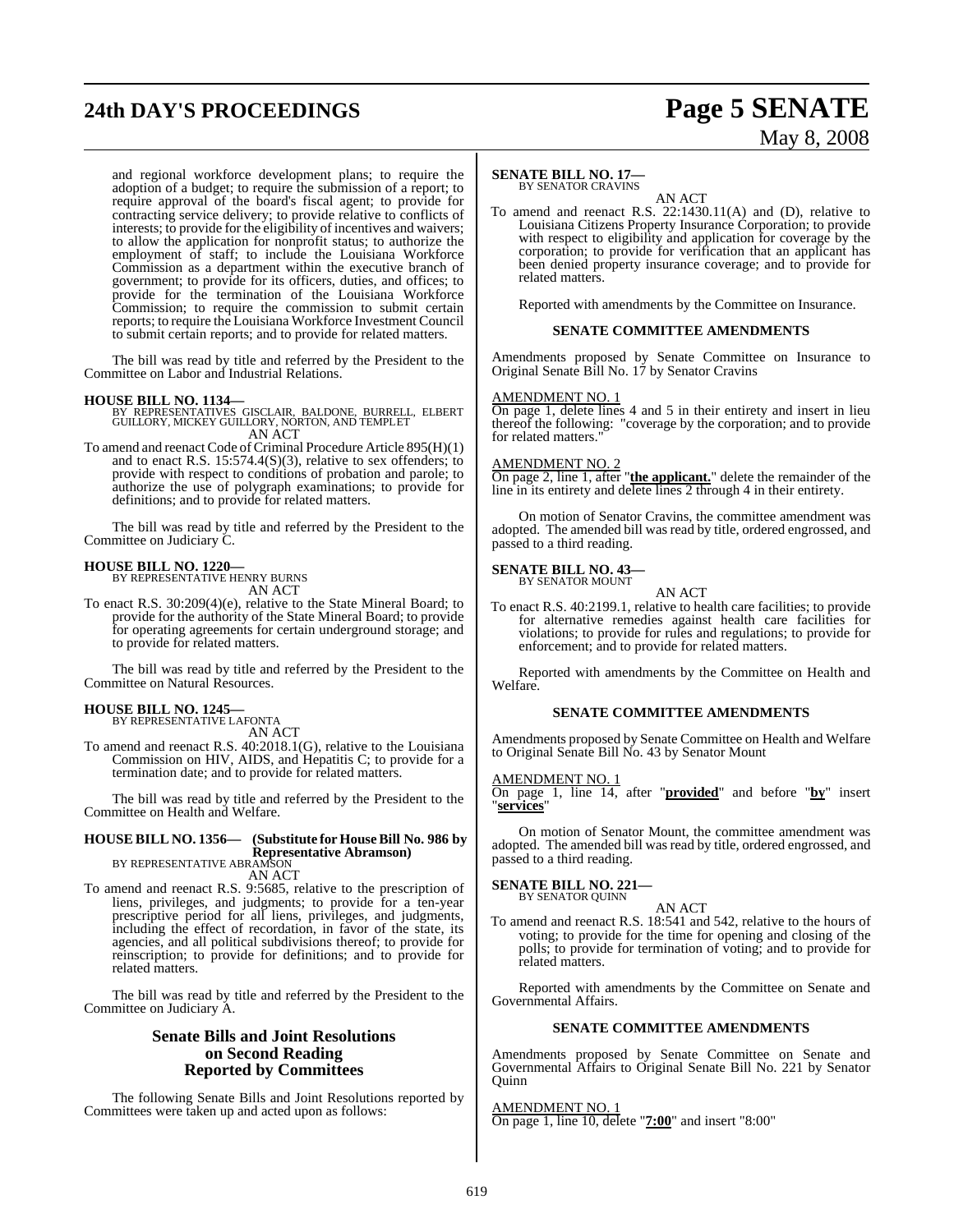# **Page 6 SENATE 24th DAY'S PROCEEDINGS**

AMENDMENT NO. 2 On page 1, line 15, delete "**7:00**" and insert "8:00"

On motion of Senator Kostelka, the committee amendment was adopted. The amended bill was read by title, ordered engrossed, and passed to a third reading.

#### **SENATE BILL NO. 229—** BY SENATOR MOUNT

AN ACT

To amend and reenact R.S. 40:2009.11(B)(2)(b), (B)(3), and (F)(2), R.S. 40:2199(B)(2)(b) and (B)(3), and (F)(1) and (2), and to enact R.S.  $40:2199(F)(3)$  and (4), relative to health care facilities violations and penalties; to provide for violations; to provide for penalties; to provide for the Health Care Facility Fund and for its uses; and to provide for related matters.

Reported with amendments by the Committee on Health and Welfare.

#### **SENATE COMMITTEE AMENDMENTS**

Amendments proposed by Senate Committee on Health and Welfare to Original Senate Bill No. 229 by Senator Mount

#### AMENDMENT NO. 1

On page 3, line 2, after "**homes"** and before "**subject**" insert "**,**"

AMEND<u>MENT NO. 2</u>

On page 3, line 3, after "**Services**" and before "." insert "**, and programs designed to improve the quality of care in health care facilities**"

On motion of Senator Mount, the committee amendment was adopted. The amended bill was read by title, ordered engrossed, and passed to a third reading.

#### **SENATE BILL NO. 252—** BY SENATOR MICHOT

AN ACT

To amend and reenact R.S. 6:1088.1(B), relative to licensure of certain persons engaged in residential mortgage lending; to provide relative to certain fees for such persons to utilize the licensing system; and to provide for related matters.

Reported with amendments by the Committee on Commerce, Consumer Protection, and International Affairs.

#### **SENATE COMMITTEE AMENDMENTS**

Amendments proposed by Senate Committee on Commerce, Consumer Protection and International Affairs to Original Senate Bill No. 252 by Senator Michot

#### AMENDMENT NO. 1

On page 1, line 2, after "R.S. 6:1088.1" and before "(B)" insert " $(A)$  $(5)$  and "

AMENDMENT NO. 2 On page 1, line 6, after "R.S. 6:1088.1" and before "(B)" insert

" $(A)$ (5) and " AMENDMENT NO. 3

On page 1, line 6, change "is" to "are"

#### AMENDMENT NO. 4

On page 1, delete lines 7 through 15, and insert the following:

"§1088.1. Licensing system; authorization; fees; required use A. Consistent with both the public interest and the purposes of this Chapter, the commissioner shall have the authority to take all action regarding the licensing system, in his discretion as he deems necessary and appropriate, including but not limited to all of the following:

\* \* \*

(5)Requiring persons engaged in activities that require licensure by the commissioner to utilize the licensing system and to pay through the licensing system all applicable**, in addition to those fees provided for in this Section for utilizing the licensing system, all other** fees provided for by this Chapter.

\* \* \* B.**(1)** Persons **Except as provided in Paragraph (B)(2) of this Subsection, persons** engaged in activities that require licensure pursuant to this Chapter shall be required to pay all applicable fees to utilize the licensing system.

**(2) For persons licensed or locations established as of June 30, 2008, payment of only the following fees to utilize the licensing system pursuant to this Section shall be required:**

**(a) For each residential mortgage lender, an annual licensing system renewal fee not to exceed the lesser of the amount charged by the licensing system or one hundred dollars per year.**

**(b) For each loan originator, an annual licensing system renewal fee not to exceed the lesser of the amount charged by the licensing system or thirty dollars per year.**

**(c) For each loan originator, a notification of change in employer fee not to exceed the lesser of the amount charged by the licensing system or thirty dollars per change of employment.**

**(d) For each branch location, annual licensing system renewal fees not to exceed the lesser of the amount charged by the licensing system or twenty dollars; provided, however, payment of all applicable fees to utilize the licensing system shall be required for branch locations established on or after July 1, 2008.**"

On motion of Senator Duplessis, the committee amendment was adopted. The amended bill was read by title, ordered engrossed, and passed to a third reading.

# **SENATE BILL NO. 253—** BY SENATOR MICHOT

AN ACT

To amend and reenact R.S. 6:1091(B)(1), relative to licensed residential mortgage lenders; to provide for examination of books, records and accounts; and to provide for related matters.

Reported with amendments by the Committee on Commerce, Consumer Protection, and International Affairs.

#### **SENATE COMMITTEE AMENDMENTS**

Amendments proposed by Senate Committee on Commerce, Consumer Protection and International Affairs to Original Senate Bill No. 253 by Senator Michot

#### AMENDMENT NO. 1

On page 1, line 10, after "**by him shall**" delete "**visit and**"

#### AMENDMENT NO. 2

On page 1, line 16, after "**examinations**" and before the comma "**,**" insert "**beginning with examinations conducted after January 1, 2008**"

On motion of Senator Duplessis, the committee amendment was adopted. The amended bill was read by title, ordered engrossed, and passed to a third reading.

**SENATE BILL NO. 297—** BY SENATOR DUPLESSIS

AN ACT

To amend and reenact R.S. 6:1088(D) and to enact R.S. 6:1088.1(A)(8), relative to residential mortgage licensing; to provide for disclosure of information to certain regulatory agencies; and to provide for related matters.

Reported favorably by the Committee on Commerce, Consumer Protection, and International Affairs. On motion of Senator Duplessis, the bill was read by title, ordered engrossed, and passed to a third reading.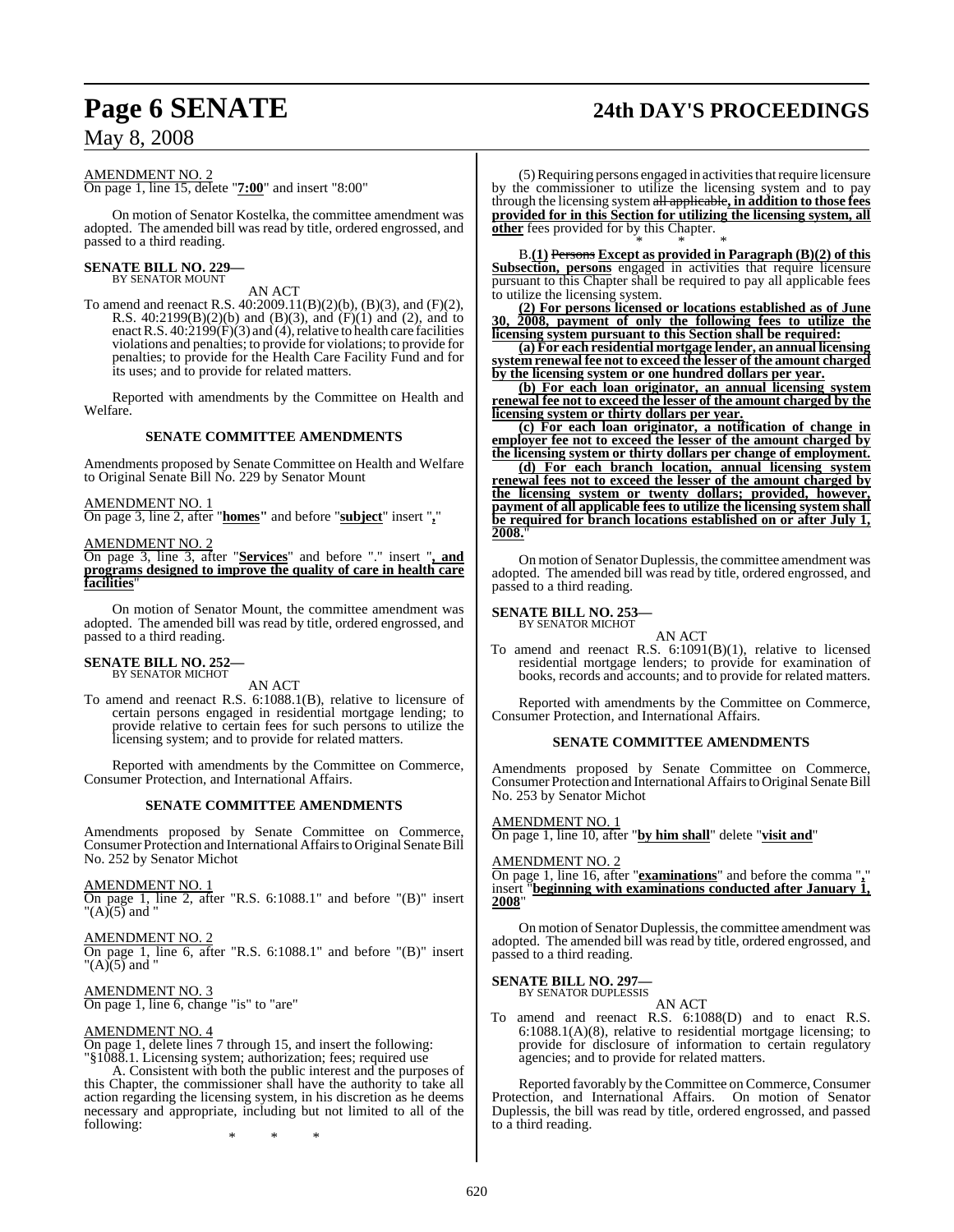# **24th DAY'S PROCEEDINGS Page 7 SENATE**

# May 8, 2008

#### **SENATE BILL NO. 309—** BY SENATOR GRAY

AN ACT

To enact Chapter 36 of Title 40 of the Louisiana Revised Statutes of 1950, to be comprised of R.S. 40:2861 through 2863, relative to the Hospital Care Incentive Program; to establish the Hospital Care Incentive Program; to establish the HospitalCare Incentive Fund as a special fund in the state treasury; to provide for deposit, use and investment of moniesin the fund; to provide for grants to qualifying hospitals; to provide for administration of the program; and to provide for related matters.

Reported with amendments by the Committee on Health and Welfare.

#### **SENATE COMMITTEE AMENDMENTS**

Amendments proposed by Senate Committee on Health and Welfare to Original Senate Bill No. 309 by Senator Gray

AMENDMENT NO. 1

On page 2, delete lines 4 and 5 and insert "**affected by hurricanes Katrina or Rita.**"

AMENDMENT NO. 2

On page 2, line 8, after "**licensed**" and before "**private hospitals,**" insert "**non-state public and**"

### AMENDMENT NO. 3

On page 2, delete line 9 in its entirety and insert "**affected by hurricanes Katrina or Rita.**"

#### AMENDMENT NO. 4

On page 2, line 10, delete "**latest federal decennial census.**"

On motion of Senator Mount, the committee amendment was adopted. The amended bill was read by title, ordered engrossed, and recommitted to the Committee on Finance.

#### **SENATE BILL NO. 332—** BY SENATOR THOMPSON

AN ACT

To enact R.S. 40:1299.96.1, relative to health care information; to provide for the creation of the Health Care Information Technology and Infrastructure Advisory Committee; to provide for membership; to provide for powers, duties, and function; and to provide for related matters.

Reported with amendments by the Committee on Health and Welfare.

#### **SENATE COMMITTEE AMENDMENTS**

Amendments proposed by Senate Committee on Health and Welfare to Original Senate Bill No. 332 by Senator Thompson

AMENDMENT NO. 1

On page 1, line 3, change "Committee" to "Collaborative"

AMENDMENT NO. 2 On page 1, line 9, change "**Committee**" to "**Collaborative**"

AMENDMENT NO. 3 On page 1, line 10, after "**A.**" and before "**The**" insert "**(1)**"

AMENDMENT NO. 4

On page 2, delete lines 4 through 29 in their entirety and insert the following:

"**(2) Pursuant to Senate Concurrent Resolution 35 of the 2007 Regular Session, the Department of Health and Hospitals facilitated the establishment of the Louisiana Health Care Quality Forum as a non-profit corporation, which was incorporated on July 6, 2007, and whose purpose is to plan, promote and conduct quality improvement initiatives within the state. The Louisiana Health Care Quality Forum has identified** **the promotion of health information technology as a major focus in its strategic work plan.**

**(3) In Act 203 of the 2007 Regular Session, the legislature provided a line item appropriation within the Department of Health and Hospitals budget for the establishment of a network among Louisiana State University Health Sciences Center at Shreveport and the Rural Hospital Coalition, now known as the Louisiana Rural Health Information Exchange, hereinafter referred to in this Section as "LARHIX."**

**B. The legislature hereby establishes the Health Care Information Technology and Infrastructure Collaborative to be composed of LARHIX, the Health Information Technology Committee of the Louisiana Health Care Quality Forum and any other current or future regional health information exchange, hereinafter referred to in this Section as "collaborative." The collaborative shall advise the secretary of the Department of Health and Hospitals on strategiesfor the advancement of the use of electronic health information technology through the identification of state laws and regulations that impede such advancement, including but not limited to those laws and regulations that concern the form of consent to medical treatment and authorization for other health care transactions, and matters related to facilitation of telemedicine consultations.**

**C. The collaborative shall provide the secretary of the Department of Health and Hospitals with its annual report on such matters no later than January 30th of each year. The collaborative shall submit its annual report to the House and Senate committees on health and welfare for approval by January 30th of each year.**"

#### AMENDMENT NO. 5

On page 3, delete lines 1 through 5 in their entirety.

On motion of Senator Mount, the committee amendment was adopted. The amended bill was read by title, ordered engrossed, and passed to a third reading.

#### **SENATE BILL NO. 333—** BY SENATOR QUINN

AN ACT

To amend and reenact R.S. 18:503, relative to the Louisiana Election Code; to provide relative to withdrawal of candidates; to provide for notice of withdrawal; to require posting of notice of such withdrawal; to provide for an effective date; and to provide for related matters.

Reported with amendments by the Committee on Senate and Governmental Affairs.

#### **SENATE COMMITTEE AMENDMENTS**

Amendments proposed by Senate Committee on Senate and Governmental Affairs to Original Senate Bill No. 333 by Senator **Ouinn** 

AMENDMENT NO. 1 On page 1, line 3, and after both occurrences of "withdrawal" and on lines 4 and 8, after "withdrawal" insert "**and disqualification**"

AMENDMENT NO. 2 On page 1, line 9, before "If" insert "**(1)**"

AMENDMENT NO. 3 On page 1, line 11, after "be" change "made" to "**posted**"

AMENDMENT NO. 4 On page 1, line 15, after "to" change "provide" to "**post**"

#### AMENDMENT NO. 5

On page 1 between lines 15 and 16, insert the following:

 $(2)$  If the election ballot was printed with the name of a **candidate who has been disqualified by a final judgment of a court, the clerk of court of any parish where such ballot will be used, to the extent possible, cause notice to be posted of the disqualification of such candidate at any polling place where the**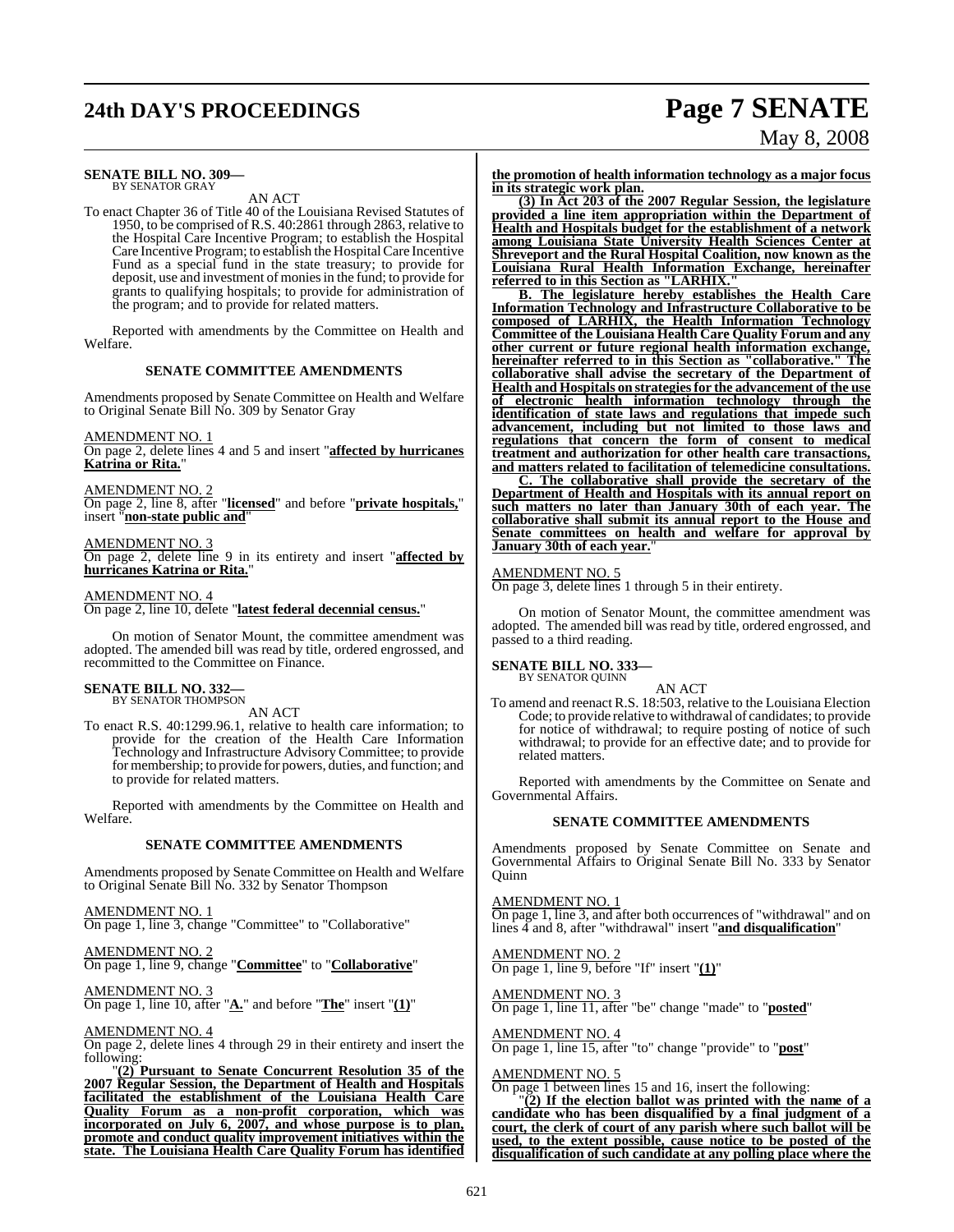# **Page 8 SENATE 24th DAY'S PROCEEDINGS**

## May 8, 2008

**candidate's name appears on the ballot. Such notice shall be posted or placed adjacent to the precinct register so that it is clearly visible. The notice shall be capitalized and in bold typed print of not less than fourteen-point font. Failure to post such notice of disqualification shall not void the election.**"

On motion of Senator Kostelka, the committee amendment was adopted. The amended bill was read by title, ordered engrossed, and passed to a third reading.

## **SENATE BILL NO. 354—**

BY SENATOR N. GAUTREAUX AN ACT

To amend and reenact R.S. 22:215.23(A) and to enact R.S. 22:215.26, relative to health insurance benefits; to require coverage for treatment of infertility by certain health insurance policies, contracts, and plans; and to provide for related matters.

Reported with amendments by the Committee on Health and Welfare.

#### **SENATE COMMITTEE AMENDMENTS**

Amendments proposed by Senate Committee on Health and Welfare to Original Senate Bill No. 354 by Senator N. Gautreaux

AMENDMENT NO. 1

On page 3, line 10, after "**B.(1)**" change "**Any**" to "**Except as provided in Subsection C of this Section, any**"

AMENDMENT NO. 2

On page 3, line 13, change "**shall**" to "**may**"

#### AMENDMENT NO. 3

On page 3, between lines 21 and 22, insert the following:

"**C. Upon completion of a cost-benefit analysis by the insurer concerning the use of prescription fertility medications as opposed to a surgical procedure, coverage for approved prescription fertility medications may be covered under a health insurance policy if the analysis determines that the cost of involving the use of prescription fertility medications is the same or less than the costs to the insurer of the surgical procedure.**"

AMENDMENT NO. 4 On page 3, line 22, change "**C.**" to "**D.**"

On motion of Senator Mount, the committee amendment was adopted. The amended bill was read by title, ordered engrossed, and passed to a third reading.

# **SENATE BILL NO. 414—** BY SENATOR MURRAY

AN ACT

To enact R.S. 40:1149(D), relative to certified operators; to provide for exceptions for municipal and public works contractors; and to provide for related matters.

Reported with amendments by the Committee on Health and Welfare.

#### **SENATE COMMITTEE AMENDMENTS**

Amendments proposed by Senate Committee on Health and Welfare to Original Senate Bill No. 414 by Senator Murray

#### AMENDMENT NO. 1

On page 1, line 11, before "**water**" change "**perform**" to "**construct**"

### AMENDMENT NO. 2

On page 1, line 14, after "**or**" and before "**water**" change "**performing**" to "**constructing**"

On motion of Senator Mount, the committee amendment was adopted. The amended bill was read by title, ordered engrossed, and passed to a third reading.

#### **SENATE BILL NO. 432—** BY SENATOR LAFLEUR

AN ACT

To amend and reenact R.S. 22:619, relative to insurance policies; to provide for certain statements by an applicant for life or health and accident insurance; to provide for the effect of certain falsities or misrepresentations; and to provide for related matters.

Reported favorably by the Committee on Insurance. On motion of Senator Cravins, the bill was read by title, ordered engrossed, and passed to a third reading.

#### **SENATE BILL NO. 479** BY SENATOR CASSIDY

AN ACT

To enact R.S. 42:1124(I), relative to financial disclosure; to permit exploratory efforts by prospective candidates for office without requiring disclosure reports; and to provide for related matters.

Reported favorably by the Committee on Senate and Governmental Affairs. On motion of Senator Kostelka, the bill was read by title, ordered engrossed, and passed to a third reading.

## **SENATE BILL NO. 535—**

BY SENATORS CASSIDY AND NEVERS AN ACT

To amend and reenact R.S. 22:215.5 and to redesignate R.S. 22:669 as R.S. 22:215.26, relative to health insurance; to provide for health insurance coverage for mental illness; to require coverage for treatment for drugs and alcoholism under the same coverages and terms as those which are provided for the treatment of other illnesses upon the enactment of an income tax credit equal to the cost of premiums related to providing such coverage; to provide for an independent actuarial analysis of the effect of mandated coverage of mental health and substance abuse services; to exempt certain individual and limited benefit policies from mandated coverage; and to provide for related matters.

Reported with amendments by the Committee on Insurance.

#### **SENATE COMMITTEE AMENDMENTS**

Amendments proposed by Senate Committee on Insurance to Original Senate Bill No. 535 by Senator Cassidy

#### AMENDMENT NO. 1

On page 2, line 11, after "**or coverage.**" delete the remainder of the line and delete lines 12 through 14 in their entirety and in lieu thereof insert the following: "**In order for a policyholder or covered dependent to be eligible for in-network benefits and for a healthcare provider to be reimbursed directly by a health insurance issuer, such healthcare provider shall meet a health insurance issuer's contracting and credentialing requirements. Coverage shall be provided when treatment is provided by any of the following healthcare providers duly licensed in the state:**"

AMENDMENT NO. 2 On page 2, between lines 18 and 19 insert the following: "**(e) A marriage and family therapist.**"

AMENDMENT NO. 3

On page 2, line 19, change "**(e)**" to "**(f)**"

#### AMENDMENT NO. 4

On page 2, line 24, after "**include**" delete the remainder of the line, delete lines 25 through 27 in their entirety and insert in lieu thereof the following: "**the following:**

**(a) For employees and dependents enrolled in federally qualified high-deductible health plans, the same benefits provided for medical and surgical services.**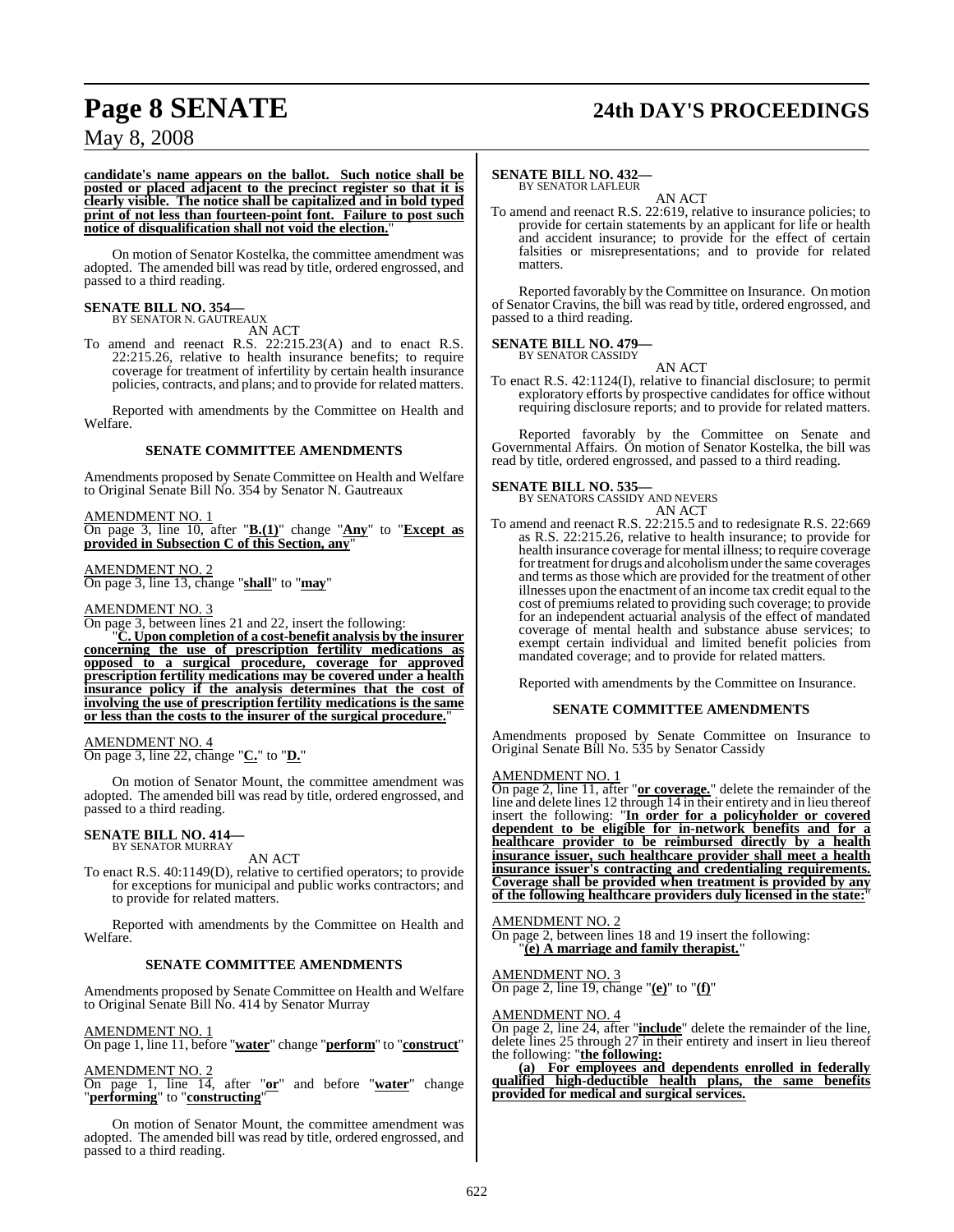# **24th DAY'S PROCEEDINGS Page 9 SENATE**

# May 8, 2008

**(b) For all other employees and dependents, the same benefits provided to state employees and their dependents by the office of group benefits, which currently consist of the following combined benefits for the treatment of mental illness, alcoholism** and drug abuse:

#### AMENDMENT NO. 5

On page 3, line 15, after "**B.(1)**" delete the remainder of the line, delete lines 16 through 18 in their entirety and in lieu thereof insert the following: "**The provisions of Paragraph A(2) of this Section shall become effective only upon enactment of an income tax credit equal to the additional premium to be charged for the** required benefits;

#### AMENDMENT NO. 6

On page 4, delete lines 4 through 9 in their entirety and in lieu thereof insert the following:

"**(4) If, for any health benefit plan renewal period, the premium associated with the benefits described in Paragraph A(2) of this Section is determined by the health insurance issuer to exceed one and one-half percent of the total premium, an employer may choose not to provide the required benefits.**"

#### AMENDMENT NO. 7

On page 4, between lines 27 and 28 insert the following:

"**(n) The Louisiana Association of Marriage and Family Therapy.**"

On motion of Senator Cravins, the committee amendment was adopted. The amended bill was read by title, ordered engrossed, and passed to a third reading.

#### **SENATE BILL NO. 660—** BY SENATOR NEVERS

AN ACT

To enact R.S. 36:478(K) and Chapter 62 of Title 46 of the Louisiana Revised Statutes of 1950, to be comprised of R.S. 46:2801 and 2802, relative to preventing child poverty; to create the Child Poverty Prevention Council for Louisiana within the Department of Social Services; to provide for the membership of the council; to provide for the duties and responsibilities of the council; to create the Child Poverty Prevention Fund as a special fund in the state treasury; to provide for the deposit into and use of monies in the fund; to provide for an effective date; and to provide for related matters.

Reported with amendments by the Committee on Health and Welfare.

#### **SENATE COMMITTEE AMENDMENTS**

Amendments proposed by Senate Committee on Health and Welfare to Original Senate Bill No. 660 by Senator Nevers

#### AMENDMENT NO. 1

On page 1, line 2, after "To" and before "enact" insert "amend and reenact R.S. 36:801 and to"

#### AMENDMENT NO. 2

On page 1, line 6, after "council;" and before "to" insert "to provide for reporting;

AMENDMENT NO. 3 On page 1, line 11, after "Section 1." and before "R.S." insert "R.S.

36:801 is hereby amended and reenacted and"

#### AMENDMENT NO. 4

On page 1, line 14, after "**for Louisiana**" and before "**istransferred**" insert "**(R.S. 46:2801-2802)**"

"\* \* \*

AMENDMENT NO. 5 On page 2, between lines 1 and 2, insert the following: §801. Transfer; retention of functions

The agencies transferred by the provisions of R.S. 36:4.1(B), R.S. 36:53(A), R.S. 36:409(B), R.S. 36:459(D), **R.S. 36:478(K),**R.S.  $36:509(K)$ , R.S.  $36:610(K)$ , and R.S.  $36:651(C)$  shall continue to be composed and selected as provided by law; each agency shall continue to exercise all powers, duties, functions, and responsibilities provided or authorized for each by the constitution or laws which are in the nature of policymaking, rulemaking, licensing, regulation, enforcement, or adjudication and also shall continue to exercise all advisory powers, duties, and functions provided by law; each agency shall continue to administer and implement all programs provided or authorized for each by law which relate to rulemaking, licensing, regulation, enforcement, and adjudication; each agency shall continue to be governed by the Administrative Procedure Act, in its entirety, including provisions relative to adjudication proceedings, unless otherwise specifically provided by law; the executive head of each such agency shall employ, appoint, remove, assign, and promote such personnel as is necessary for the efficient administration of such powers, duties, functions, and responsibilities and for the administration and implementation of such programs, in accordance with applicable civil service laws, rules, and regulations, and with policies and rules of the department to which the agency is transferred, and subject to budgetary control and applicable laws; except as specifically provided in Paragraphs (1), (2), and (3) below. The agencies transferred as provided in this Section shall exercise the powers, duties, functions, and responsibilities and shall administer and implement the programs authorized in this Section independently of the secretary, the undersecretary, and any assistant secretary, except that:

(1) The secretary of the department to which each is transferred shall exercise all functions necessary for the administration and implementation of the policies and rules of the agency which do not relate to rulemaking, licensing, regulation, enforcement, and adjudication, including personnel management, except as provided in Paragraph (2) below.

(2) The undersecretary of the department to which each is transferred shall, under the supervision and control of the secretary, perform and administer all functions of each agency which are in the nature of accounting and budget control, management and program analysis, and grants management.

(3) The secretary of the department shall exercise all functions of the transferred agencies which relate to payroll, personnel management, procurement, and contract management, which functions are hereby transferred to the secretary; provided, however, that this Paragraph (3) shall not apply to any retirement systems or retirement board."

#### AMENDMENT NO. 6

On page 2, delete line 11 in its entirety and insert in lieu thereof the following:

"**B. The council shall be composed of the following members:**"

#### AMENDMENT NO. 7

On page 2, between lines 19 and 20, insert the following:

"**(7) The secretary of the Department of Health and Hospitals, or his designee.**

**(8) The chairman of the Senate Committee on Health and Welfare, or his designee.**

**(9) The chairman of the House of Representatives Committee on Health and Welfare, or his designee.**

**(10) One member representing and appointed by the Louisiana Association of Nonprofit Organizations.**

**(11) One member representing and appointed by the United Way of Louisiana.**

**(12) One member representing and appointed by the Louisiana Association of Business and Industry.**

**(13) One member representing and appointed by the Louisiana AFL-CIO.**

**(14) One member representing and appointed by the Louisiana State University Poverty Center.**"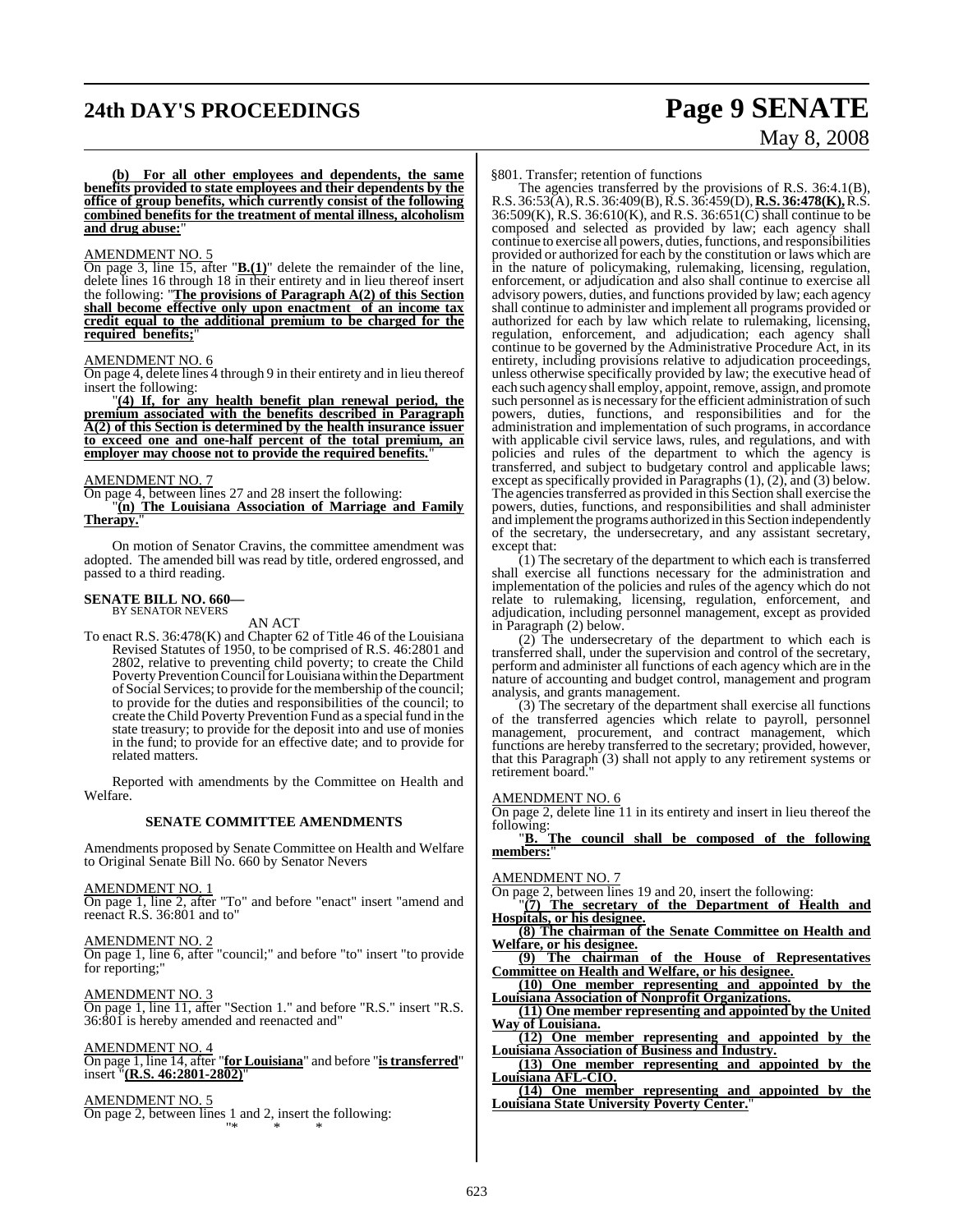# **Page 10 SENATE 24th DAY'S PROCEEDINGS**

AMENDMENT NO. 8

On page 2, line 23, after "**used**" and before "**public**" delete "**to match**" and insert "**with**" in lieu thereof

AMENDMENT NO. 9 On page 2, line 28, after "**Louisiana**" insert "**.**" and delete the remainder of the line in its entirety

AMENDMENT NO. 10 On page 2, delete line 29 in its entirety

AMENDMENT NO. 11 On page 3, delete lines 1 and 2 in their entirety

#### AMENDMENT NO. 12

On page 3, between lines 16 and 17 insert the following:

"**H. By December 31, 2008, the council shall present a status report on the development of the implementation plan to the Senate Committee on Health and Welfare and the House Committee on Health and Welfare, meeting jointly. Prior to March 1, 2009, the council shall submit the final plan for approval by the Senate Committee on Health and Welfare and the House Committee on Health and Welfare, meeting jointly.**"

On motion of Senator Mount, the committee amendment was adopted. The amended bill was read by title, ordered engrossed, and passed to a third reading.

# **SENATE BILL NO. 695—** BY SENATOR LAFLEUR

AN ACT

To amend and reenact R.S. 22:1324(A)(1) and 1451(G), relative to filing of certain financial reports by insurers; to provide with respect to the commissioner's determinations of compliance that would constitute a financial hardship on the insurer; to provide with respect to the requirement of electronic filings with the National Association of Insurance Commissioners; and to provide for related matters.

Reported with amendments by the Committee on Insurance.

#### **SENATE COMMITTEE AMENDMENTS**

Amendments proposed by Senate Committee on Insurance to Original Senate Bill No. 695 by Senator LaFleur

AMENDMENT NO. 1

On page 1, line 11, change "**may**" to "shall"

#### AMENDMENT NO. 2

On page 1, line 14, delete "**or**" and insert "the commissioner  $d$  determines that compliance with  $\overline{\text{this}}$  Part would constitute a financial or organizational hardship on the insurer; or"

### AMENDMENT NO. 3

On page 2, between lines 6 and 7, insert the following:

"**(c) Notwithstanding any provision to the contrary, any domestic insurer that islicensed to write business only in the state of Louisiana may make written application to the commissioner for a waiver from the requirements of this Subsection.**"

#### AMENDMENT NO. 4

On page 2, after line 17, insert: "**(4) Holding Company Registration.**"

On motion of Senator Cravins, the committee amendment was adopted. The amended bill was read by title, ordered engrossed, and passed to a third reading.

#### **SENATE BILL NO. 725—**

BY SENATOR MICHOT AN ACT

To amend and reenact R.S. 51:943(A)(9), (10), (11), (12) and (13), relative to the Small Business Entrepreneurship Commission; to provide for voting membership; and to provide for related matters.

Reported favorably by the Committee on Commerce, Consumer Protection, and International Affairs. On motion of Senator Duplessis, the bill was read by title, ordered engrossed, and passed to a third reading.

# **SENATE BILL NO. 756—** BY SENATOR B. GAUTREAUX

AN ACT

To amend and reenact R.S.11:122(3), 242(E)(introductory paragraph) and (1), 271(C)(1) and (2), 768(D)(3), 1191, 1549(B), and  $2260(A)(11)(d)$ , the title of Chapter 8 of Title 24 of the Louisiana Revised Statutes of 1950, R.S. 24:38(B)(1), 512, 514(G) and (H), and 554(A)(1), and R.S. 33:1531(C); to enact Part III of Chapter 8 of Title 24 of the Louisiana Revised Statutes of 1950, to be comprised of R.S. 24:571 through 575; and to repeal R.S. 24:513(C) and (D)(2), 514(D), and 521, relative to legislative agencies and employees; to provide with respect to the powers, duties, and functions of the legislative actuary; to provide for an effective date; and to provide for related matters.

Reported favorably by the Committee on Senate and Governmental Affairs. On motion of Senator Kostelka, the bill was read by title, ordered engrossed, and passed to a third reading.

#### **SENATE BILL NO. 762—** BY SENATOR CROWE

AN ACT

To amend and reenact R.S. 40:2116(K), relative to facility need review of nursing home licenses; to provide for the owners of nursing homes destroyed by hurricanes Katrina or Rita to demonstrate a failure to receive notice of surrender of their license; to provide for circumstances under which such facilities may have pre-storm licenses re-issued; to provide for possible extensions of time to rebuild once the license is re-issued; and to provide for related matters.

Reported favorably by the Committee on Health and Welfare. On motion of Senator Mount, the bill was read by title, ordered engrossed, and passed to a third reading.

#### **SENATE BILL NO. 765—** BY SENATOR MICHOT

AN ACT

To amend and reenact R.S. 46:979, relative to Medicaid; to provide for maximizing Medicaid funding; to provide for department responsibility; and to provide for related matters.

Reported with amendments by the Committee on Health and Welfare.

#### **SENATE COMMITTEE AMENDMENTS**

Amendments proposed by Senate Committee on Health and Welfare to Original Senate Bill No. 765 by Senator Michot

#### AMENDMENT NO. 1

On page 1, line 14, after "of" and before "percent" delete "twentyfive **thirty-five**" and insert "twenty-five" in lieu thereof

On motion of Senator Mount, the committee amendment was adopted. The amended bill was read by title, ordered engrossed, and passed to a third reading.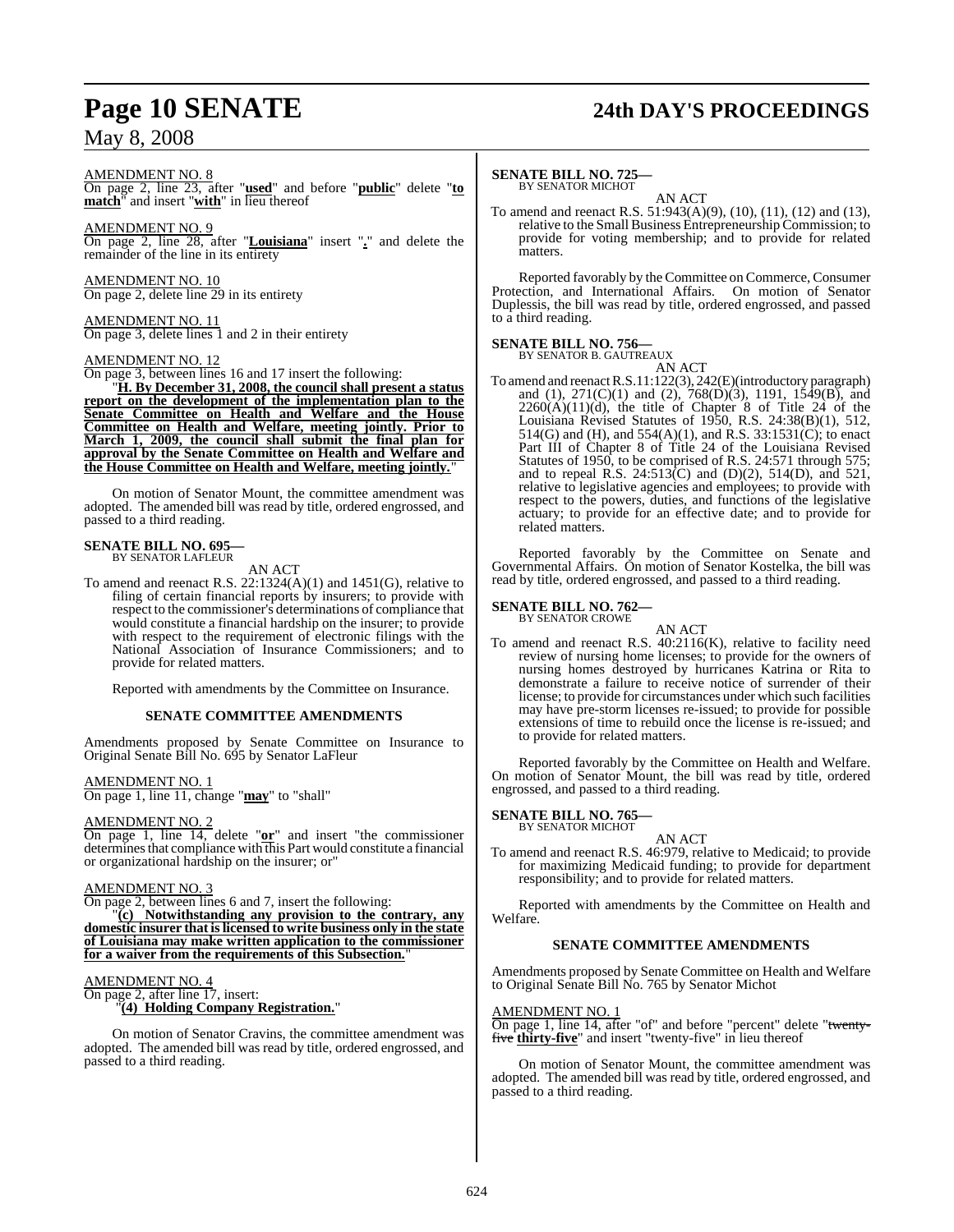# **24th DAY'S PROCEEDINGS Page 11 SENATE**

#### **SENATE BILL NO. 777—** BY SENATOR MICHOT

AN ACT

To amend and reenact R.S. 45:844.55(D)(2), relative to telecommunications; to provide for enforcement; to provide for cost allocation and affiliate transaction rules; and to provide for related matters.

Reported favorably by the Committee on Commerce, Consumer Protection, and International Affairs. On motion of Senator Duplessis, the bill was read by title, ordered engrossed, and passed to a third reading.

#### **Reconsideration**

On motion of Senator B. Gautreaux, pursuant to the previous notice given, the vote by which the following bill failed to pass on Wednesday, May 7, 2008, was reconsidered.

**SENATE BILL NO. 27—**

BY SENATORS B. GAUTREAUX, CASSIDY, CROWE AND SCALISE AN ACT

To amend and reenact R.S. 11:292, 570, 930, 951.3, 952.3, 1378, 1905, 3014, 3051, 3111, 3140, 3198, 3229, 3321(A), 3345, 3389, 3408, 3440, 3470, 3513, 3608(A), 3691, 3770, 3800, and 3823, and R.S. 13:3881(D)(1), relative to garnishment or seizure of pension or retirement benefits; to provide for garnishment or seizure of benefits from public retirement or pension systems, plans, or funds; to provide relative to the applicability of certain court orders to such benefits; to provide for garnishment or seizure of such benefits to pay any fine or restitution ordered for certain felony convictions associated with service as an elected official; to provide for an effective date; and to provide for related matters.

On motion of Senator B. Gautreaux, the bill was read by title and returned to the Calendar, subject to call.

#### **Senate and Concurrent Resolutions on Second Reading Reported by Committees**

The following Senate and Concurrent Resolutions reported by Committees were taken up and acted upon as follows:

#### **SENATE RESOLUTION NO. 30—** BY SENATOR DONAHUE

A RESOLUTION

To urge and request the President of the Louisiana Senate to create and establish a special Senate committee to conduct a comprehensive study of the TIMED Program.

Reported favorably by the Committee on Senate and Governmental Affairs. The resolution was read by title. On motion of Senator Donahue the Senate Resolution was read by title and adopted.

#### **SENATE CONCURRENT RESOLUTION NO. 35—** BY SENATOR MCPHERSON

A CONCURRENT RESOLUTION

To establish a special study committee to study and make recommendations with respect to creating special designations on EMS vehicles.

Reported with amendments by the Committee on Health and Welfare.

#### **SENATE COMMITTEE AMENDMENTS**

Amendments proposed by Senate Committee on Health and Welfare to Original Senate Concurrent Resolution No. 35 by Senator McPherson

# May 8, 2008

#### AMENDMENT NO. 1

On page 2, line 29, after "and" and before "Ambulance" delete "Human Resources" and insert "Hospitals"

#### AMENDMENT NO. 2

On page 3, between lines 19 and 20, insert the following:

"(18) The president of the Louisiana Ambulance Alliance or his designee.

On motion of Senator Mount, the committee amendment was adopted.

The resolution was read by title. Senator McPherson moved to adopt the amended Senate Concurrent Resolution.

### **ROLL CALL**

The roll was called with the following result:

#### YEAS

| Mr. President<br>Adley<br>Alario<br>Amedee<br>Broome<br>Cassidy<br>Cheek<br>Cravins<br>Crowe<br>Donahue<br>Dupre<br>Total - 32 | Erdey<br>Gautreaux B<br>Gautreaux N<br>Gray<br>Hebert<br>Jackson<br>Kostelka<br>LaFleur<br>Long<br>McPherson<br>Michot<br><b>NAYS</b> | Morrish<br>Mount<br>Murray<br><b>Nevers</b><br>Ouinn<br>Riser<br>Shaw<br>Smith<br>Thompson<br>Walsworth |
|--------------------------------------------------------------------------------------------------------------------------------|---------------------------------------------------------------------------------------------------------------------------------------|---------------------------------------------------------------------------------------------------------|
| Total - 0                                                                                                                      | <b>ABSENT</b>                                                                                                                         |                                                                                                         |
|                                                                                                                                |                                                                                                                                       |                                                                                                         |

| Dorsey      | Heitmeier   | Martiny  |
|-------------|-------------|----------|
| Duplessis   | Marionneaux | Shepherd |
| Total - $6$ |             |          |

The Chair declared the Senate had adopted the amended Senate Concurrent Resolution and ordered it engrossed and sent to the House.

# **SENATE CONCURRENT RESOLUTION NO. 40—** BY SENATORS CASSIDY AND DUPRE

A CONCURRENT RESOLUTION

To urge and request the Department of Health and Hospitals to collaborate with the Louisiana State University Health Sciences Center to study the feasibility of the Department of Health and Hospitals electronically posting certain medical records through the electronic systems currently in place with Louisiana State University Health Sciences Center.

Reported with amendments by the Committee on Health and Welfare.

#### **SENATE COMMITTEE AMENDMENTS**

Amendments proposed by Senate Committee on Health and Welfare to Original Senate Concurrent Resolution No. 40 by Senator Cassidy

#### AMENDMENT NO. 1

On page 1, line 3, after "University" and before "to" delete "Health Sciences Center" and insert "System" in lieu thereof

# AMENDMENT NO. 2

On page 1, line 6, change "Health Sciences Center" to "System"

AMENDMENT NO. 3 On page 1, line 11, change "Health Sciences Center" to "System"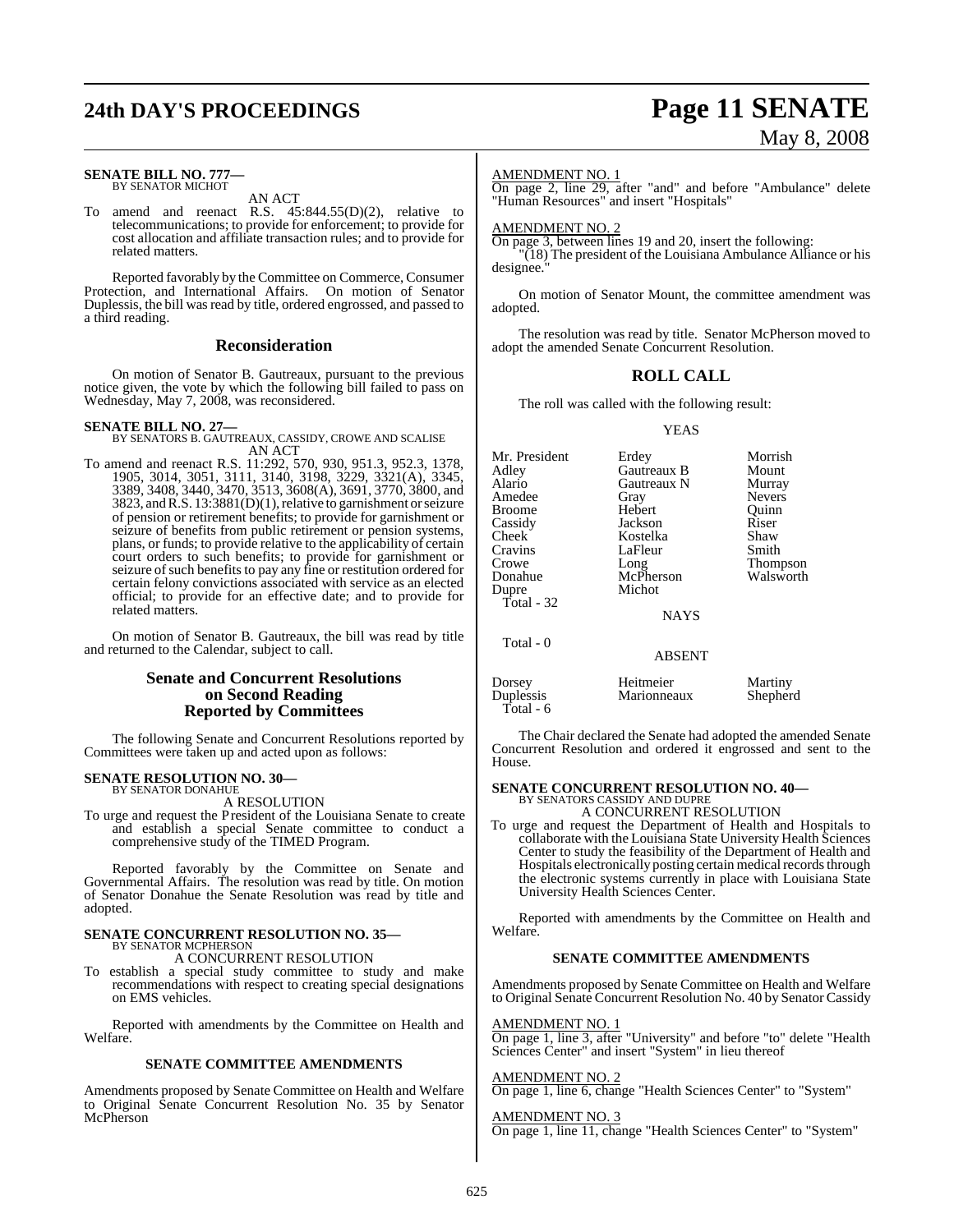# **Page 12 SENATE 24th DAY'S PROCEEDINGS**

AMENDMENT NO. 4 On page 1, line 16, after "University" and before "to" delete "Health

Sciences Center" and insert "System" in lieu thereof

AMENDMENT NO. 5

On page 1, line 18, after "University" and before "." delete "Health Sciences Center" and insert "System" in lieu thereof

AMENDMENT NO. 6

On page 2, line 2, after "University" and before "report" delete "Health Sciences Center" and insert "System" in lieu thereof

AMENDMENT NO. 7

On page 2, line 7, after "University" delete "Health Sciences" and insert "System" in lieu thereof

AMENDMENT NO. 8

On page 2, line 8, delete "Center systems"

On motion of Senator Mount, the committee amendment was adopted.

The resolution was read by title. Senator Cassidy moved to adopt the amended Senate Concurrent Resolution.

### **ROLL CALL**

The roll was called with the following result:

#### YEAS

| Mr. President<br>Adley<br>Alario<br>Amedee<br>Cassidy<br>Cravins<br>Crowe<br>Donahue<br>Duplessis<br>Dupre<br>Erdev<br>Total - 31 | Gautreaux B<br>Gautreaux N<br>Gray<br>Hebert<br>Jackson<br>Kostelka<br>LaFleur<br>Long<br>McPherson<br>Michot<br>Morrish<br><b>NAYS</b> | Mount<br>Murray<br><b>Nevers</b><br>Ouinn<br>Riser<br>Shaw<br>Smith<br><b>Thompson</b><br>Walsworth |
|-----------------------------------------------------------------------------------------------------------------------------------|-----------------------------------------------------------------------------------------------------------------------------------------|-----------------------------------------------------------------------------------------------------|
| Total - 0                                                                                                                         |                                                                                                                                         |                                                                                                     |

ABSENT

| <b>Broome</b> | Heitmeier   | Shepherd |
|---------------|-------------|----------|
| Cheek         | Marionneaux |          |
| Dorsey        | Martiny     |          |
| Total - 7     |             |          |

The Chair declared the Senate had adopted the amended Senate Concurrent Resolution and ordered it engrossed and sent to the House.

#### **Bagneris Rule**

Senator Dupre moved to suspend the rules to temporarily pass over controversial House Bills on Third Reading and Final Passage with the intention of taking them up later, in their regular order.

Without objection, so ordered.

#### **Senate Bills and Joint Resolutions on Third Reading and Final Passage**

The following Senate Bills and Joint Resolutions on Third Reading and Final Passage were taken up and acted upon as follows:

#### **SENATE BILL NO. 220—** BY SENATOR QUINN

AN ACT

To amend and reenact R.S. 9:374(E), relative to divorce; to provide relative to possession and use of the family residence or community movables or immovables; to provide terms, conditions, procedures, and requirements, and to provide for related matters.

The bill was read by title. Senator Quinn moved the final passage of the bill.

#### **ROLL CALL**

The roll was called with the following result:

YEAS

| Mr. President<br>Adley<br>Alario<br>Amedee<br><b>Broome</b><br>Cassidy<br>Cheek<br>Cravins<br>Crowe<br>Donahue<br>Duplessis<br>Total - $32$ | Dupre<br>Erdey<br>Gautreaux B<br>Gautreaux N<br>Gray<br>Hebert<br>Jackson<br>Kostelka<br>LaFleur<br>Long<br>McPherson | Michot<br>Morrish<br>Murray<br><b>Nevers</b><br>Ouinn<br>Riser<br>Shaw<br>Smith<br>Thompson<br>Walsworth |
|---------------------------------------------------------------------------------------------------------------------------------------------|-----------------------------------------------------------------------------------------------------------------------|----------------------------------------------------------------------------------------------------------|
|                                                                                                                                             | <b>NAYS</b>                                                                                                           |                                                                                                          |

Total - 0

| <b>ABSENT</b> |  |
|---------------|--|
|               |  |
|               |  |

| Dorsey    | Marionneaux | Mount    |
|-----------|-------------|----------|
| Heitmeier | Martiny     | Shepherd |
| Total - 6 |             |          |

The Chair declared the bill was passed and sent to the House. Senator Quinn moved to reconsider the vote by which the bill was passed and laid the motion on the table.

#### **SENATE BILL NO. 288—**

BY SENATOR KOSTELKA AN ACT

To amend and reenact R.S. 47:1835(D)(1) and (4), 1989.1(B), and 1998.1, relative to the Louisiana Tax Commission; to limit amounts received by the tax commission from certain audits and to limit the method of employing private counsel; and to provide for related matters.

The bill was read by title. Senator Kostelka moved the final passage of the bill.

#### **ROLL CALL**

The roll was called with the following result:

#### **YEAS**

| Mr. President | Dupre       | Michot          |
|---------------|-------------|-----------------|
| Adley         | Erdey       | Morrish         |
| Alario        | Gautreaux B | Murray          |
| Amedee        | Gautreaux N | <b>Nevers</b>   |
| <b>Broome</b> | Gray        | Riser           |
| Cassidy       | Hebert      | Shaw            |
| Cheek         | Jackson     | Smith           |
| Cravins       | Kostelka    | <b>Thompson</b> |
| Crowe         | LaFleur     | Walsworth       |
| Donahue       | Long        |                 |
| Duplessis     | McPherson   |                 |
| Total - 31    |             |                 |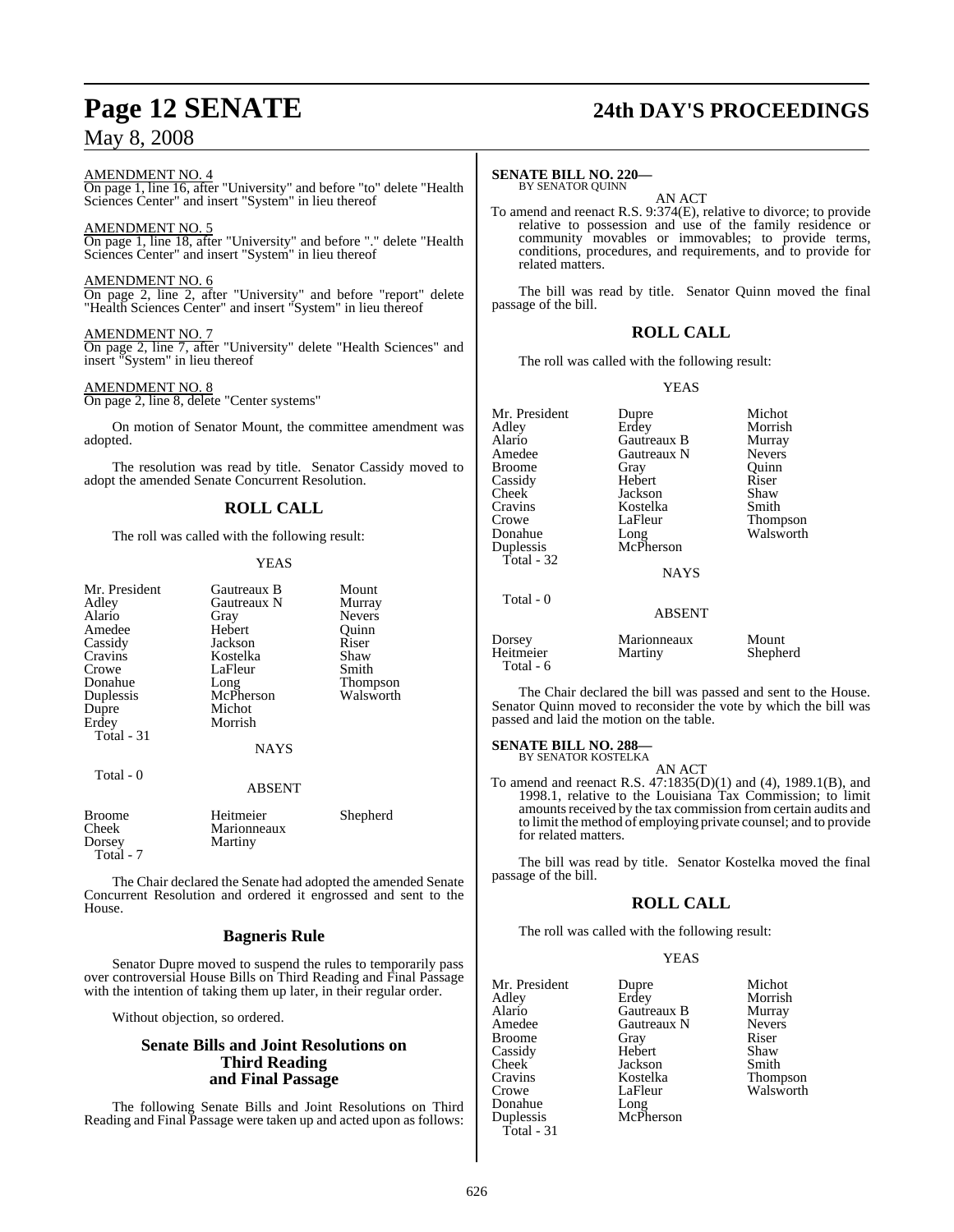## NAYS

| Total - 0                                       | <b>ABSENT</b>             |          |
|-------------------------------------------------|---------------------------|----------|
| Dorsey<br>Heitmeier<br>Marionneaux<br>Total - 7 | Martiny<br>Mount<br>Ouinn | Shepherd |

The Chair declared the bill was passed and sent to the House. Senator Kostelka moved to reconsider the vote by which the bill was passed and laid the motion on the table.

#### **SENATE BILL NO. 308—** BY SENATOR DONAHUE

AN ACT

To amend and reenact Code of Civil Procedure Article 1425(C) and to enact Code of Civil Procedure Article 1425(F), relative to discovery and experts; to extend the deadline for filing expert witness disclosures; to provide for a pre-trial hearing regarding the qualifications and admissibility of testimony of an expert witness; to provide procedures for conducting the hearing and appealing the decision of the judge; and to provide for related matters.

On motion of Senator Donahue, the bill was read by title and returned to the Calendar, subject to call.

#### **SENATE BILL NO. 383—** BY SENATOR HEBERT

AN ACT

To enact R.S. 30:2159, relative to landfill sites in certain parishes; to provide for certain restrictions; and to provide for related matters.

The bill was read by title. Senator Hebert moved the final passage of the bill.

#### **ROLL CALL**

The roll was called with the following result:

#### YEAS

| Mr. President<br>Adley<br>Alario<br>Amedee<br>Broome<br>Cassidy<br><b>Cheek</b><br>Cravins<br>Crowe<br>Donahue<br>Duplessis<br>Total - 31<br>Total - 0 | Dupre<br>Erdey<br>Gautreaux B<br>Gautreaux N<br>Gray<br>Hebert<br>Jackson<br>Kostelka<br>LaFleur<br>Long<br>McPherson<br><b>NAYS</b> | Michot<br>Morrish<br>Murray<br><b>Nevers</b><br>Riser<br>Shaw<br>Smith<br>Thompson<br>Walsworth |
|--------------------------------------------------------------------------------------------------------------------------------------------------------|--------------------------------------------------------------------------------------------------------------------------------------|-------------------------------------------------------------------------------------------------|
|                                                                                                                                                        | <b>ABSENT</b>                                                                                                                        |                                                                                                 |
| Dorsey<br>Heitmeier<br>Marionneaux<br>Total - 7                                                                                                        | Martiny<br>Mount<br>Ouinn                                                                                                            | Shepherd                                                                                        |

The Chair declared the bill was passed and sent to the House. Senator Hebert moved to reconsider the vote by which the bill was passed and laid the motion on the table.

# **24th DAY'S PROCEEDINGS Page 13 SENATE** May 8, 2008

#### **SENATE BILL NO. 384—** BY SENATOR HEBERT

AN ACT

To amend and reenact R.S. 30:2054(B)(2)(b)(ix), relative to the powers and duties of the secretary of the Department of Environmental Quality; to provide for record keeping requirements for certain persons who discharge toxic air pollutants into the atmosphere of Louisiana; and to provide for related matters.

The bill was read by title. Senator Hebert moved the final passage of the bill.

#### **ROLL CALL**

The roll was called with the following result:

YEAS

| Mr. President<br>Adlev<br>Alario<br>Amedee<br>Broome<br>Cassidy<br>Cheek<br>Cravins<br>Crowe<br>Donahue | Duplessis<br>Dupre<br>Erdey<br>Gautreaux B<br>Gray<br>Hebert<br>Jackson<br>LaFleur<br>Long<br>McPherson | Michot<br>Morrish<br>Murray<br><b>Nevers</b><br>Riser<br>Shaw<br>Smith<br>Thompson<br>Walsworth |
|---------------------------------------------------------------------------------------------------------|---------------------------------------------------------------------------------------------------------|-------------------------------------------------------------------------------------------------|
|                                                                                                         |                                                                                                         |                                                                                                 |
| Total - 29                                                                                              |                                                                                                         |                                                                                                 |
|                                                                                                         | <b>NAYS</b>                                                                                             |                                                                                                 |
| Total - 0                                                                                               |                                                                                                         |                                                                                                 |
|                                                                                                         | <b>ABSENT</b>                                                                                           |                                                                                                 |

| Dorsey      | Kostelka    | Mount    |
|-------------|-------------|----------|
| Gautreaux N | Marionneaux | Ouinn    |
| Heitmeier   | Martiny     | Shepherd |
| Total - 9   |             |          |

The Chair declared the bill was passed and sent to the House. Senator Hebert moved to reconsider the vote by which the bill was passed and laid the motion on the table.

#### **SENATE BILL NO. 410—** BY SENATOR HEBERT

AN ACT To amend and reenact R.S. 14:329.6(A)(6), relative to the powers of public officials during times of emergency or disaster; to provide that those powers do not authorize the seizure or confiscation of a firearm or weapon from any person if the firearm or weapon is being possessed or used lawfully; and to provide for related matters.

The bill was read by title. Senator Hebert moved the final passage of the bill.

#### **ROLL CALL**

The roll was called with the following result:

#### YEAS

Mr. President Dupre McPherson<br>Adley Erdey Michot Adley Erdey Michot Alario Gautreaux B Morrish Gautreaux N Murray<br>Grav Nevers Broome Gray<br>Cassidy Hebert Cassidy Hebert Riser<br>Cheek Jackson Shaw Cheek Jackson Shaw<br>Cravins Kostelka Smith Cravins Kostelka<br>Crowe LaFleur Crowe LaFleur Thompson<br>
Duplessis Long Walsworth Total - 30

Long Walsworth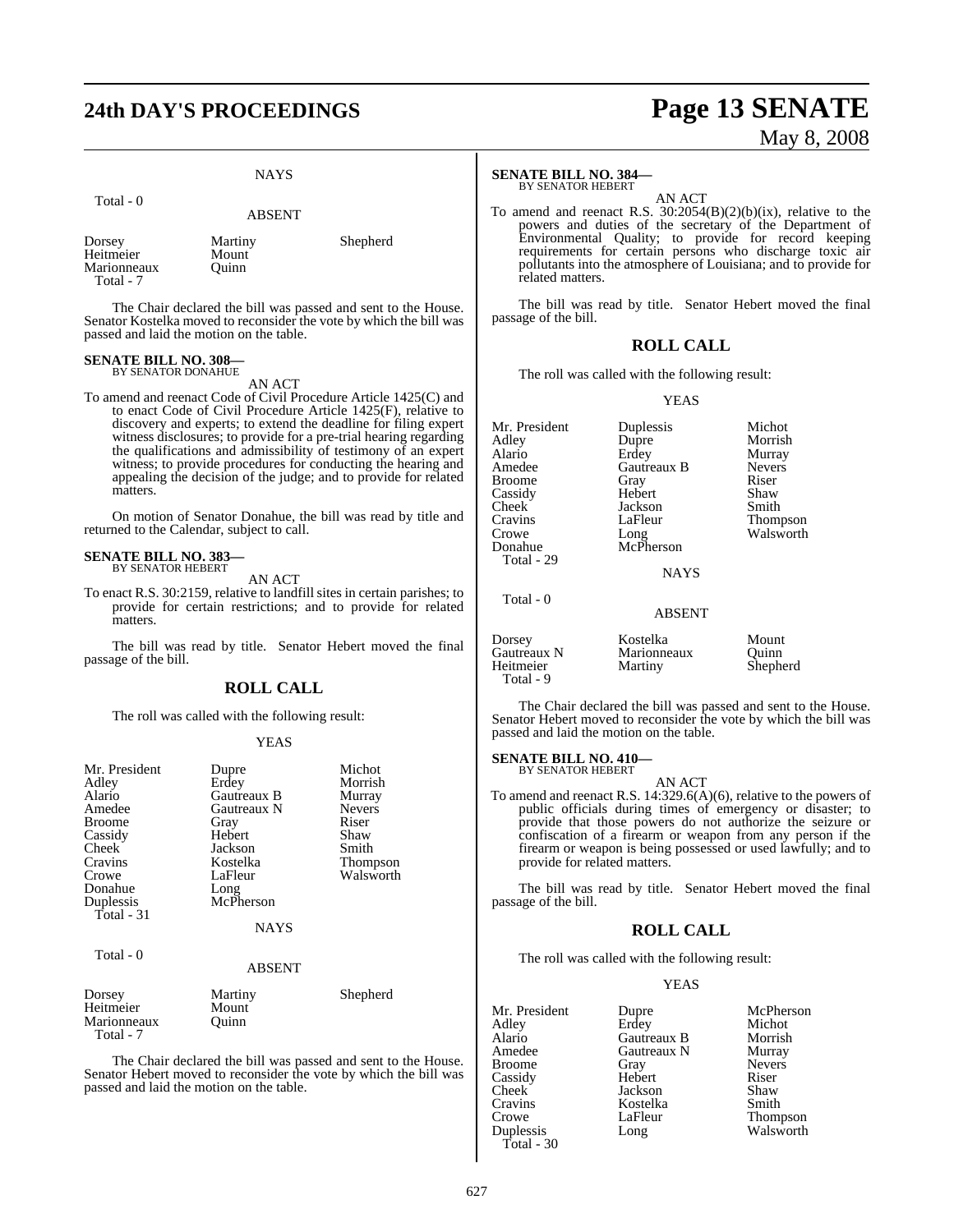# **Page 14 SENATE 24th DAY'S PROCEEDINGS** May 8, 2008

#### **NAYS**

|                                             | <b>ABSENT</b>                   |                   |
|---------------------------------------------|---------------------------------|-------------------|
| Donahue<br>Dorsey<br>Heitmeier<br>Total - 8 | Marionneaux<br>Martiny<br>Mount | Ouinn<br>Shepherd |

The Chair declared the bill was passed and sent to the House. Senator Hebert moved to reconsider the vote by which the bill was passed and laid the motion on the table.

#### **SENATE BILL NO. 445—** BY SENATOR SMITH

Total - 0

AN ACT

To amend and reenact R.S.  $47:303.1(B)(1)(c)$ , (C) and (D), and to enact R.S. 47:303.1 (B)(3), relative to the Industrial Assistance Program; to provide for the issuance of a Direct Payment Number to taxpayers entering into tax exemption contracts with the Department of Economic Development; to provide that such taxpayers are not responsible for payment of use taxes on purchases when such purchases are exempt pursuant to the annual tax exemption contract cap; to lower the annual purchase threshold for taxpayers to qualify for the issuance of a Direct Payment Number; and to provide for related matters.

The bill was read by title. Senator Smith moved the final passage of the bill.

### **ROLL CALL**

The roll was called with the following result:

#### YEAS

| Mr. President<br>Adley<br>Alario<br>Amedee<br><b>Broome</b><br>Cassidy<br>Cheek<br>Cravins<br>Crowe<br>Donahue<br>Duplessis<br>Total - 33 | Dupre<br>Erdey<br>Gautreaux B<br>Gautreaux N<br>Gray<br>Hebert<br>Jackson<br>Kostelka<br>LaFleur<br>Long<br>McPherson | Michot<br>Morrish<br>Mount<br>Murray<br><b>Nevers</b><br>Ouinn<br>Riser<br>Shaw<br>Smith<br>Thompson<br>Walsworth |
|-------------------------------------------------------------------------------------------------------------------------------------------|-----------------------------------------------------------------------------------------------------------------------|-------------------------------------------------------------------------------------------------------------------|
|                                                                                                                                           | <b>NAYS</b>                                                                                                           |                                                                                                                   |
| Total - 0                                                                                                                                 | <b>ABSENT</b>                                                                                                         |                                                                                                                   |
| Dorsey<br>Heitmeier                                                                                                                       | Marionneaux<br>Martiny                                                                                                | Shepherd                                                                                                          |

Total - 5

The Chair declared the bill was passed and sent to the House. Senator Smith moved to reconsider the vote by which the bill was passed and laid the motion on the table.

#### **SENATE BILL NO. 682—** BY SENATOR SHAW

AN ACT

To amend and reenact R.S. 15:556(2) and to repeal Chapter 3-C of Title 15 of the Louisiana Revised Statutes of 1950, comprised of R.S. 15:555 and 556, to provide for the Louisiana Sexual Assault Task Force; and to provide for related matters.

The bill was read by title. Senator Shaw moved the final passage of the bill.

## **ROLL CALL**

The roll was called with the following result:

YEAS

| Mr. President | Dupre         | McPherson     |
|---------------|---------------|---------------|
| Adley         | Erdey         | Michot        |
| Alario        | Gautreaux B   | Morrish       |
| Amedee        | Gautreaux N   | Mount         |
| <b>Broome</b> | Gray          | Murray        |
| Cassidy       | Hebert        | <b>Nevers</b> |
| Cheek         | Jackson       | Riser         |
| Cravins       | Kostelka      | Shaw          |
| Crowe         | LaFleur       | Smith         |
| Donahue       | Long          | Walsworth     |
| Duplessis     | Martiny       |               |
| Total - 32    |               |               |
|               | <b>NAYS</b>   |               |
| Total - 0     |               |               |
|               | <b>ABSENT</b> |               |
| Dorsey        | Marionneaux   | Shepherd      |
| Heitmeier     | Ouinn         | Thompson      |

The Chair declared the bill was passed and sent to the House. Senator Shaw moved to reconsider the vote by which the bill was passed and laid the motion on the table.

Thompson

#### **SENATE BILL NO. 707—** BY SENATOR ERDEY

Total - 6

AN ACT

To enact R.S. 15:1093.1, relative to regional juvenile justice commissions; to provide for immunity from liability; to provide terms and conditions; and to provide for related matters.

The bill was read by title. Senator Erdey moved the final passage of the bill.

#### **ROLL CALL**

The roll was called with the following result:

#### YEAS

| Mr. President | Erdey         | Morrish       |
|---------------|---------------|---------------|
| Adley         | Gautreaux B   | Mount         |
| Alario        | Gautreaux N   | Murray        |
| Amedee        | Gray          | <b>Nevers</b> |
| <b>Broome</b> | Hebert        | Quinn         |
| Cassidy       | Jackson       | Riser         |
| Cheek         | Kostelka      | Shaw          |
| Cravins       | LaFleur       | Smith         |
| Crowe         | Long          | Thompson      |
| Donahue       | Martiny       | Walsworth     |
| Duplessis     | McPherson     |               |
| Dupre         | Michot        |               |
| Total - 34    |               |               |
|               | <b>NAYS</b>   |               |
| Total - 0     |               |               |
|               | <b>ABSENT</b> |               |
| Dorsey        | Marionneaux   |               |
| Heitmeier     | Shepherd      |               |

The Chair declared the bill was passed and sent to the House. Senator Erdey moved to reconsider the vote by which the bill was passed and laid the motion on the table.

Total - 4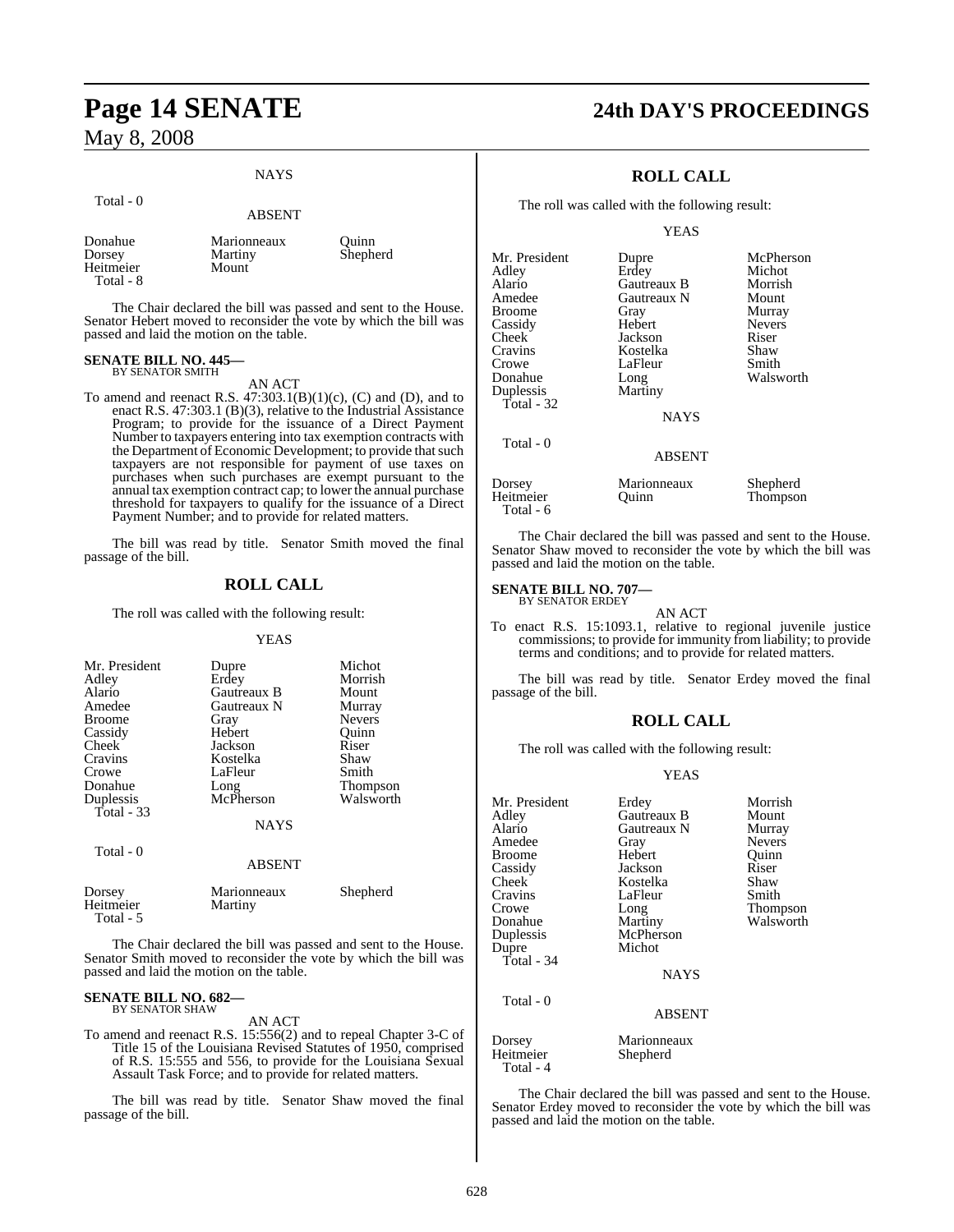# **SENATE BILL NO. 752—** BY SENATOR WALSWORTH

AN ACT

To amend and reenact R.S. 32:666(B) and (C), to enact R.S. 14:126.4, relative to tests for suspected drunken drivers; to provide relative to electronic signatures of officers; to provide penalties for false certification of arrest documents; and to provide for related matters.

The bill was read by title. Senator Walsworth moved the final passage of the bill.

#### **ROLL CALL**

The roll was called with the following result:

#### YEAS

| Mr. President<br>Adley<br>Alario<br>Amedee<br><b>Broome</b><br>Cassidy<br>Cheek<br>Cravins<br>Crowe<br>Duplessis<br>Dupre<br>Total $-32$ | Erdey<br>Gautreaux B<br>Gautreaux N<br>Gray<br>Hebert<br>Jackson<br>Kostelka<br>LaFleur<br>Long<br>McPherson<br>Michot<br><b>NAYS</b> | Morrish<br>Mount<br>Murray<br><b>Nevers</b><br>Ouinn<br>Riser<br>Shaw<br>Smith<br>Thompson<br>Walsworth |
|------------------------------------------------------------------------------------------------------------------------------------------|---------------------------------------------------------------------------------------------------------------------------------------|---------------------------------------------------------------------------------------------------------|
| Total - 0                                                                                                                                | <b>ABSENT</b>                                                                                                                         |                                                                                                         |
| Donahue<br>Dorsey<br>Total - 6                                                                                                           | Heitmeier<br>Marionneaux                                                                                                              | Martiny<br>Shepherd                                                                                     |

The Chair declared the bill was passed and sent to the House. Senator Walsworth moved to reconsider the vote by which the bill was passed and laid the motion on the table.

#### **SENATE BILL NO. 754—** BY SENATOR HEBERT

AN ACT

To enact R.S. 30:4(K) and 4.1(K), and R.S. 38:3097.3(E), relative to uses of ground water; to provide for the powers and duties of the assistant secretary and the commissioner of conservation; to prohibit certain uses of ground water; to provide terms and conditions; and to provide for related matters.

The bill was read by title. Senator Hebert moved the final passage of the bill.

#### **ROLL CALL**

The roll was called with the following result:

#### YEAS

| Mr. President | Dupre       | Michot          |
|---------------|-------------|-----------------|
| Adley         | Erdey       | Morrish         |
| Alario        | Gautreaux B | Mount           |
| Amedee        | Gautreaux N | Murray          |
| <b>Broome</b> | Gray        | <b>Nevers</b>   |
| Cassidy       | Hebert      | Riser           |
| Cheek         | Jackson     | Shaw            |
| Cravins       | LaFleur     | Smith           |
| Crowe         | Long        | <b>Thompson</b> |
| Duplessis     | McPherson   | Walsworth       |
| Total - $30$  |             |                 |

# **24th DAY'S PROCEEDINGS Page 15 SENATE**

**NAYS** 

## ABSENT

Marionneaux<br>Martiny

Donahue Kostelka Quinn Heitmeier Total - 8

Total - 0

The Chair declared the bill was passed and sent to the House. Senator Hebert moved to reconsider the vote by which the bill was passed and laid the motion on the table.

#### **SENATE BILL NO. 781** BY SENATOR JACKSON

AN ACT

To enact Children's Code Art. 554, relative to legal representation of children; to provide with respect to multi-disciplinary interaction of an attorney representing a child in a child abuse and neglect case, together with other professionals involved with the child; to provide for an effective date; and to provide for related matters.

#### **Floor Amendments Sent Up**

Senator Marionneaux sent up floor amendments which were read.

#### **SENATE FLOOR AMENDMENTS**

Amendments proposed by Senator Marionneaux on behalf of the Legislative Bureau to Engrossed Senate Bill No. 781 by Senator Jackson

AMENDMENT NO. 1

On page 1, line 10, following "**defined**" and before "**, together**" change "**herein**" to "**in Article 552**"

On motion of Senator Marionneaux, the amendments were adopted.

The bill was read by title. Senator Jackson moved the final passage of the amended bill.

#### **ROLL CALL**

The roll was called with the following result:

#### YEAS

| Mr. President<br>Adley<br>Alario<br>Amedee<br>Broome<br>Cassidy<br>Cheek<br>Cravins<br>Crowe<br>Duplessis<br>Dupre<br>Total - 32 | Erdey<br>Gautreaux B<br>Gautreaux N<br>Gray<br>Hebert<br>Jackson<br>Kostelka<br>LaFleur<br>Long<br>McPherson<br>Michot<br><b>NAYS</b> | Morrish<br>Mount<br>Murray<br><b>Nevers</b><br>Ouinn<br>Riser<br>Shaw<br>Smith<br>Thompson<br>Walsworth |
|----------------------------------------------------------------------------------------------------------------------------------|---------------------------------------------------------------------------------------------------------------------------------------|---------------------------------------------------------------------------------------------------------|
| Total - 0                                                                                                                        | <b>ABSENT</b>                                                                                                                         |                                                                                                         |

Donahue Heitmeier Martiny Dorsey Marionneaux

Total - 6

# May 8, 2008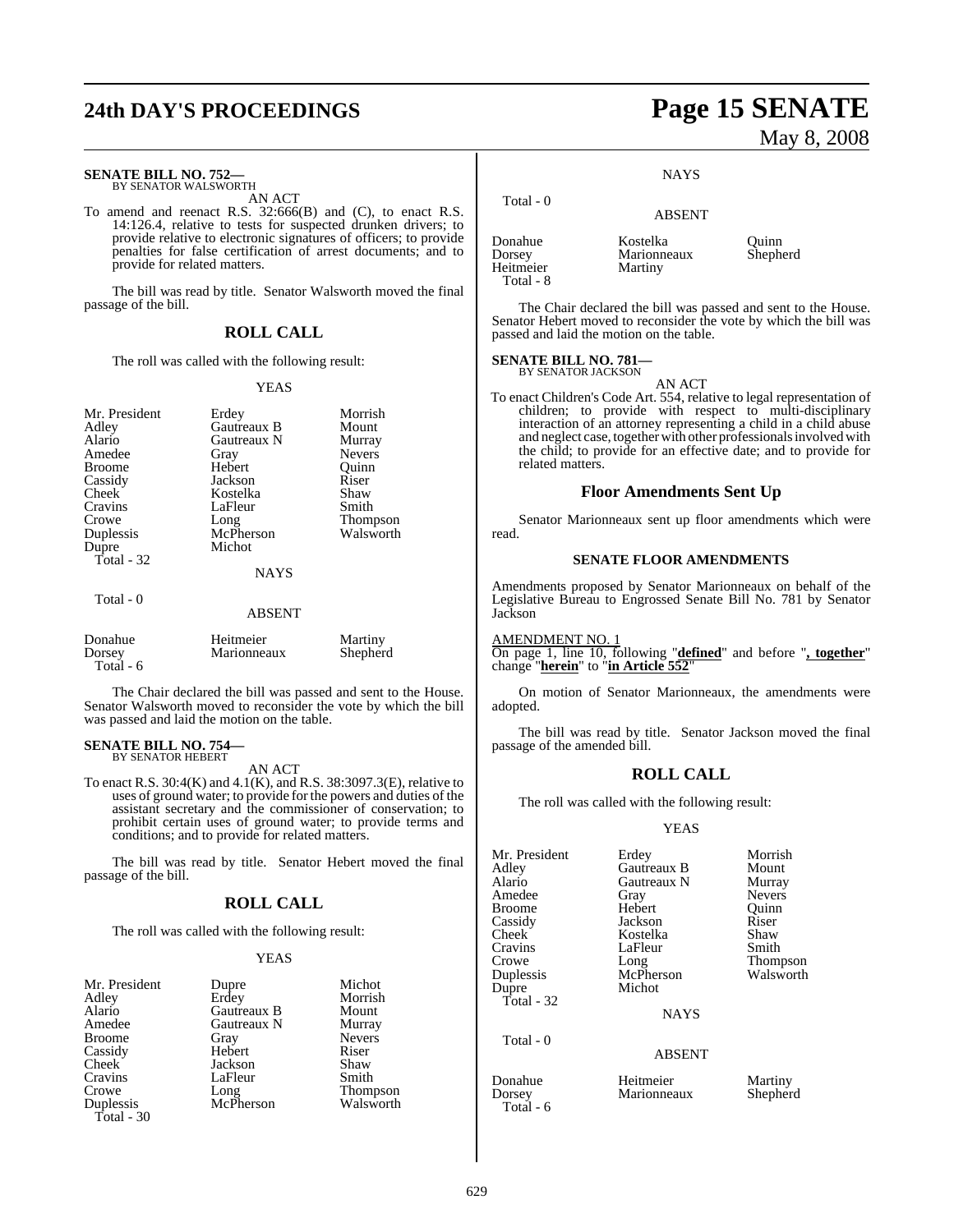The Chair declared the amended bill was passed, ordered reengrossed, and sent to the House. Senator Jackson moved to reconsider the vote by which the bill was passed and laid the motion on the table.

#### **Senator Broome in the Chair**

#### **SENATE BILL NO. 783—** BY SENATOR B. GAUTREAUX

AN ACT

To enact R.S.  $3:2364(D)(8)$ , (9), and (10), relative to the Louisiana Animal Welfare Commission; to provide relative to powers of the commission; to permit the commission to obtain records and inspect facilities; and to provide for related matters.

The bill was read by title. Senator B. Gautreaux moved the final passage of the bill.

#### **ROLL CALL**

The roll was called with the following result:

#### YEAS

| Mr. President<br>Adley<br>Alario<br>Amedee<br><b>Broome</b><br>Cassidy<br>Cheek<br>Cravins<br>Crowe<br>Donahue<br>Duplessis<br>Total - 32 | Dupre<br>Erdey<br>Gautreaux B<br>Gautreaux N<br>Gray<br>Hebert<br>Jackson<br>Kostelka<br>Long<br>McPherson<br>Michot | Morrish<br>Mount<br>Murray<br><b>Nevers</b><br>Ouinn<br>Riser<br>Shaw<br>Smith<br>Thompson<br>Walsworth |
|-------------------------------------------------------------------------------------------------------------------------------------------|----------------------------------------------------------------------------------------------------------------------|---------------------------------------------------------------------------------------------------------|
|                                                                                                                                           | <b>NAYS</b>                                                                                                          |                                                                                                         |
| Total - 0                                                                                                                                 | ABSENT                                                                                                               |                                                                                                         |

| Dorsey    | LaFleur     | Martiny  |
|-----------|-------------|----------|
| Heitmeier | Marionneaux | Shepherd |
| Total - 6 |             |          |

The Chair declared the bill was passed and sent to the House. Senator B. Gautreaux moved to reconsider the vote by which the bill was passed and laid the motion on the table.

#### **SENATE BILL NO. 784—**

BY SENATOR N. GAUTREAUX AN ACT

To amend and reenact R.S. 27:323(B)(1), relative to gaming; to provide with respect to the Video Draw Poker Devices Control Law; to provide with respect to the Video Draw Poker Device Purse Supplement Fund; to provide with respect to purse supplements; and to provide for related matters.

The bill was read by title. Senator N. Gautreaux moved the final passage of the bill.

#### **ROLL CALL**

The roll was called with the following result:

#### YEAS

| Mr. President | Gautreaux B | Morrish       |
|---------------|-------------|---------------|
| Adley         | Gautreaux N | Mount         |
| Alario        | Gray        | Murray        |
| Amedee        | Hebert      | <b>Nevers</b> |
| Cheek         | Jackson     | Ouinn         |
| Cravins       | Kostelka    | Riser         |
| Donahue       | LaFleur     | Shaw          |

# **Page 16 SENATE 24th DAY'S PROCEEDINGS**

| Duplessis<br>Dupre<br>Erdev<br>Total - 30 | Long<br>McPherson<br>Michot<br><b>NAYS</b> | Smith<br><b>Thompson</b><br>Walsworth |
|-------------------------------------------|--------------------------------------------|---------------------------------------|
| Total $-0$                                | <b>ABSENT</b>                              |                                       |
| Broome<br>Cassidy                         | Dorsey<br>Heitmeier                        | Martiny<br>Shepherd                   |

Crowe Marionneaux Total - 8

The Chair declared the bill was passed and sent to the House. Senator N. Gautreaux moved to reconsider the vote by which the bill was passed and laid the motion on the table.

# **SENATE BILL NO. 791—** BY SENATOR N. GAUTREAUX

AN ACT

To enact R.S. 4:251.1, relative to racing; to provide with respect to horse racing; to provide for the Horsemen's Self-Help Pension Program; to provide relative to pension benefits; to provide relative to purses and purse supplements; and to provide for related matters.

The bill was read by title. Senator N. Gautreaux moved the final passage of the bill.

#### **ROLL CALL**

The roll was called with the following result:

#### YEAS

Mr. President Gautreaux B Mount<br>Adley Gautreaux N Murray Gautreaux N Alario Gray Nevers<br>Amedee Hebert Quinn Amedee Hebert Quinr<br>
Cassidy Jackson Riser Cassidy Jackson Riser Cheek Kostelka Shaw<br>Cravins LaFleur Smith Cravins LaFleur<br>Donahue Long Donahue Long Thompson<br>
Duplessis McPherson Walsworth Duplessis McPherson<br>Dupre Michot Michot Erdey Morrish Total - 31 NAYS Total - 0 ABSENT Broome Heitmeier Shepherd<br>Crowe Marionneaux Crowe Marionneaux<br>
Dorsey Martiny

**Martiny** 

 Total - 7 The Chair declared the bill was passed and sent to the House. Senator N. Gautreaux moved to reconsider the vote by which the bill was passed and laid the motion on the table.

#### **Rules Suspended**

Senator Long asked for and obtained a suspension of the rules for the purpose of reverting to the Morning Hour.

#### **Introduction of Senate Resolutions**

Senator Broome asked for and obtained a suspension of the rules for the purpose of introducing and reading the following Senate Resolutions a first and second time and acting upon them as follows: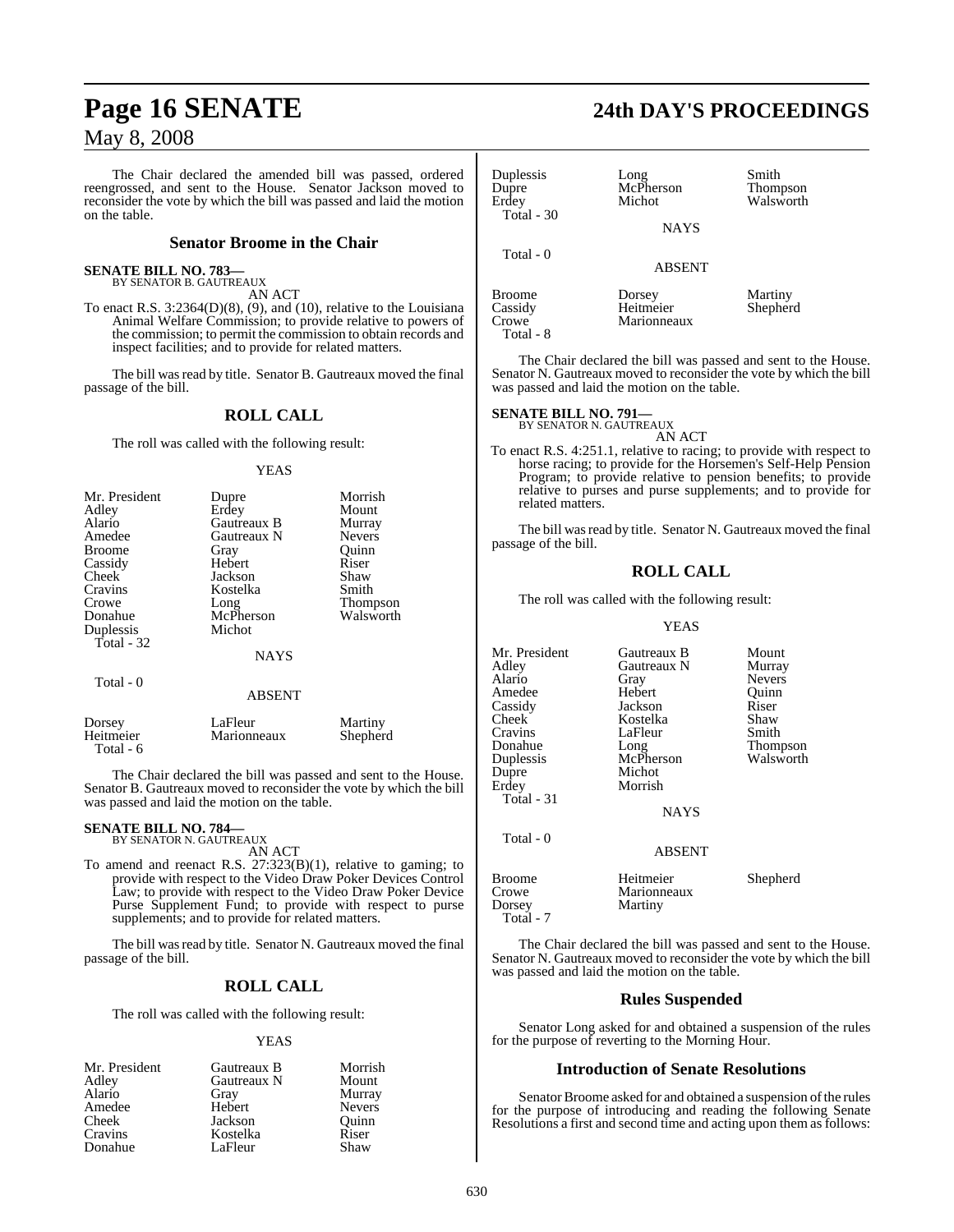# **24th DAY'S PROCEEDINGS Page 17 SENATE**

#### **SENATE RESOLUTION NO. 59—** BY SENATOR BROOME

A RESOLUTION

To designate Thursday, May, 15, 2008, as "Louisiana Legislators Go Red for Women Day.

On motion of Senator Broome, the resolution was read by title and adopted.

#### **Message from the House**

#### **SIGNED HOUSE CONCURRENT RESOLUTIONS**

May 7, 2008

To the Honorable President and Members of the Senate:

I am directed to inform your honorable body that the Speaker of the House of Representatives has signed the following House Concurrent Resolutions:

#### **HOUSE CONCURRENT RESOLUTION NO. 98—**

BY REPRESENTATIVE LAFONTA

A CONCURRENT RESOLUTION To urge and request the Department of Environmental Quality to reviewEnergySolutions' license application to the United States Nuclear Regulatory Commission to import and export foreign nuclear waste through the Port of New Orleans and to monitor such activity, if such license is granted, to ensure compliance with all rules and regulations and necessary permitting and to take all legal action to stop such activity in the absence of compliance.

# **HOUSE CONCURRENT RESOLUTION NO. 109—** BY REPRESENTATIVE BALDONE

A CONCURRENT RESOLUTION

To commend the states of Arkansas, Mississippi, and Tennessee for their partnership and participation on the Lower Mississippi River Sub-Basin Committee on Hypoxia and to thank them for their ongoing efforts to reduce hypoxia in the Gulf of Mexico off the coast of Louisiana.

#### **HOUSE CONCURRENT RESOLUTION NO. 111—**

BY REPRESENTATIVES JANE SMITH, HUTTER, AND KATZ AND SENATORS CHEEK, QUINN, AND WALSWORTH A CONCURRENT RESOLUTION

To commend the Louisiana Federation of Republican Women and to welcome its members to the Louisiana State Capitol.

# **HOUSE CONCURRENT RESOLUTION NO. 113—** BY REPRESENTATIVE HARRISON

A CONCURRENT RESOLUTION

To commend Special Agent in Charge William J. Renton, Jr., upon his retirement from the United States Drug Enforcement Administration.

and asked that the President of the Senate affix his signature to the same.

> Respectfully submitted, ALFRED W. SPEER Clerk of the House of Representatives

The House Concurrent Resolutions contained herein were signed by the President of the Senate.

#### **Privilege Report of the Committee on Senate and Governmental Affairs**

#### **ENROLLMENTS**

Senator Kostelka, Chairman on behalf of the Committee on Senate and Governmental Affairs, submitted the following report:

# May 8, 2008

May 8, 2008

To the President and Members of the Senate:

I am directed by your Committee on Senate and Governmental Affairs to submit the following report:

The following Senate Concurrent Resolutions have been properly enrolled:

**SENATE CONCURRENT RESOLUTION NO. 1—**<br>BY SENATOR B. GAUTREAUX AND REPRESENTATIVE ROBIDEAUX<br>AND SENATORS ADLEY, ALARIO, AMEDEE, BROOME, CASSIDY,<br>CHAISSON, CHEEK, CRAYINS, CROYE, DONAHUE, DORSEY, ERDEY,<br>N. GAUTREAUX, GRAY, H

A CONCURRENT RESOLUTION<br>To authorize the board of trustees of the Teachers' Retirement System of Louisiana to grant a cost-of-living increase to eligible benefit recipients; to provide for the maximum amount of such increase; and to provide for an effective date.

#### **SENATE CONCURRENT RESOLUTION NO. 60—** BY SENATOR MURRAY

A CONCURRENT RESOLUTION

To proclaim May 13, 2008, as "New Orleans Day at the Legislature."

# **SENATE CONCURRENT RESOLUTION NO. 61—** BY SENATOR JACKSON

A CONCURRENT RESOLUTION

To recognize May 12, 2008, as "Fibromyalgia Awareness Day" in Louisiana.

**SENATE CONCURRENT RESOLUTION NO. 62—**<br>BY SENATORS CROWE AND DONAHUE AND REPRESENTATIVES<br>CROMER AND PEARSON

A CONCURRENT RESOLUTION To commend a lifetime of contributions made on behalf of public education by the late Robert C. Brooks, Jr., M. Ed., the first African-American principal at St. Tammany High School.

> Respectfully submitted, ROBERT W. "BOB" KOSTELKA Chairman

The foregoing Senate Concurrent Resolutions were signed by the President of the Senate.

#### **ATTENDANCE ROLL CALL**

#### PRESENT

Mr. President Erdey Michot<br>Adley Gautreaux B Morrish Adley Gautreaux B Morrish Alario Gautreaux N<br>Amedee Grav Broome Hebert Nevers<br>
Cassidy Jackson Quinn Cassidy Jackson<br>Cheek Kostelka Cravins LaFleur Shaw<br>Crowe Long Smith Crowe

Gray Murray<br>Hebert Nevers Kostelka Riser<br>LaFleur Shaw